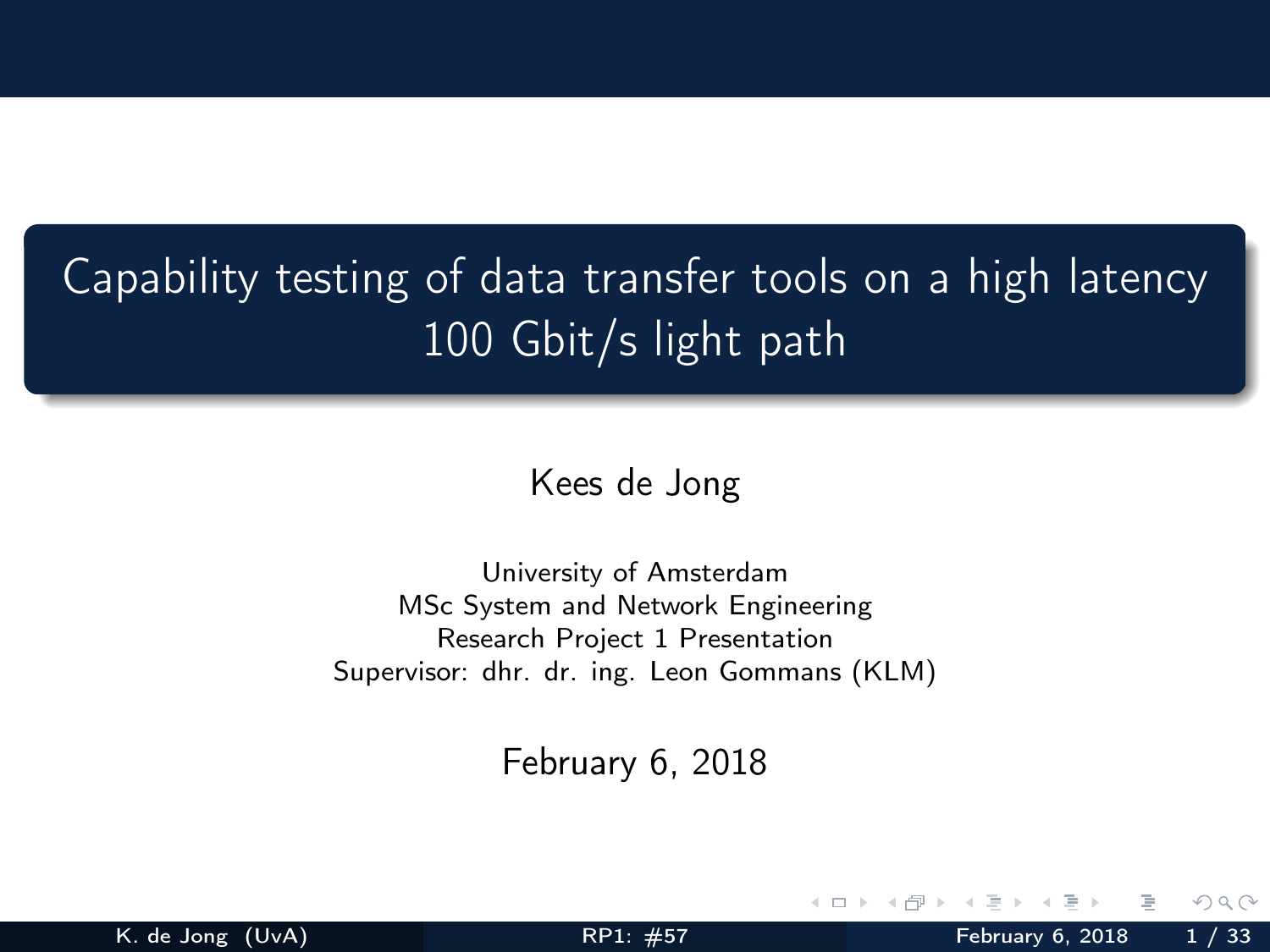- Airplanes not only transport people and cargo, but also data
	- Sensor readings
	- Engine data
	- And more. . .
	- Accumulating to several TB's of data per flight

 $\leftarrow$   $\Box$   $\rightarrow$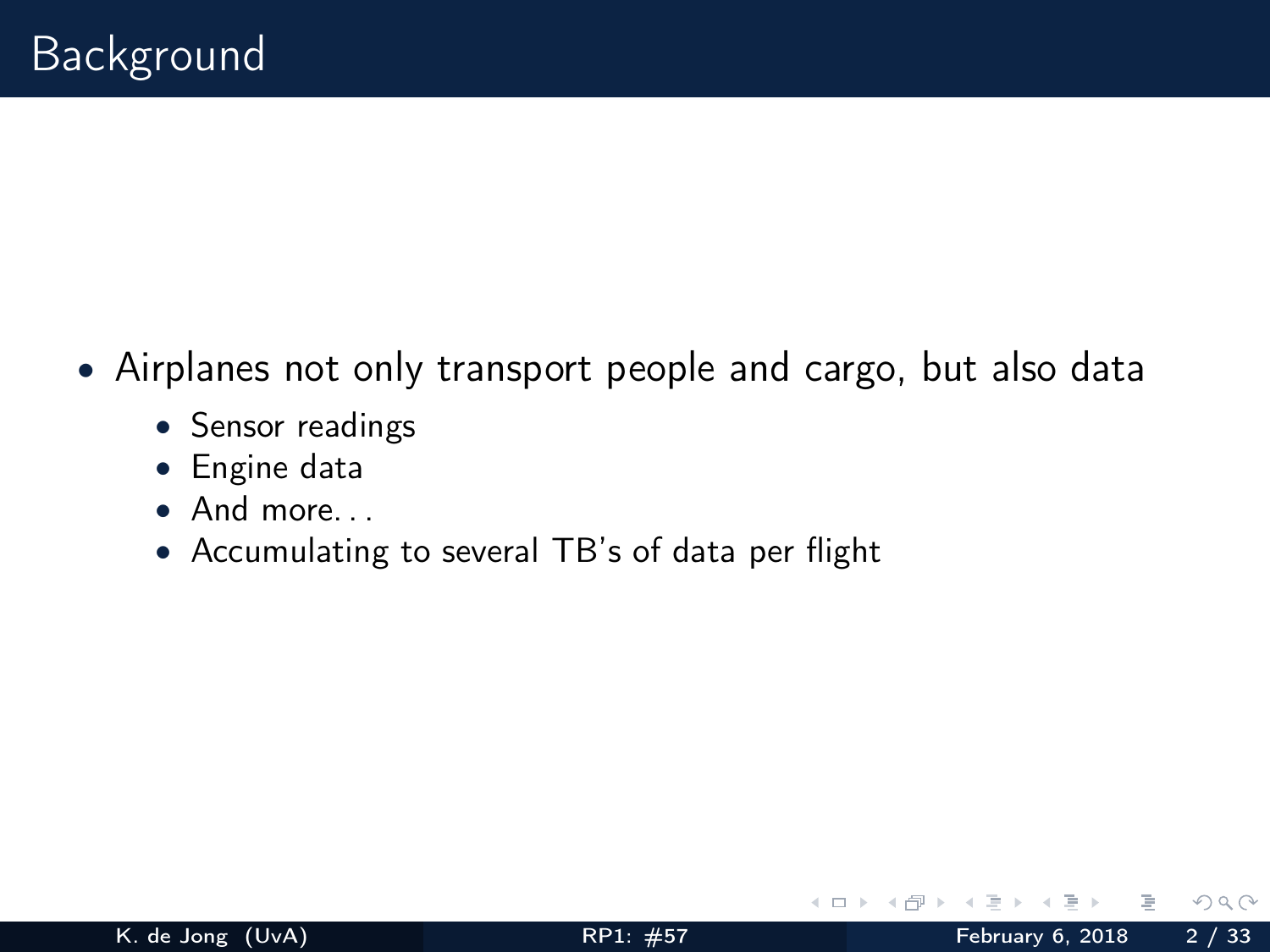# Background (continued)

- Critical to transport data fast, to shorten and improve maintenance
- KLM challenges for the future<br> **DATA GENERATED FROM PROJECTED GLOBAL FLEET** IN 2026, THE GLOBAL FLEET WILL GENERATE 98 EXABYTES OF DATA (THAT'S 98 MILLION TERABYTES OR 98 BILLION GIGABYTES)



Source: Oliver Wyman Fleet & MRO Forecast, www.planestats.com/betterinsight

www.oliverwyman.com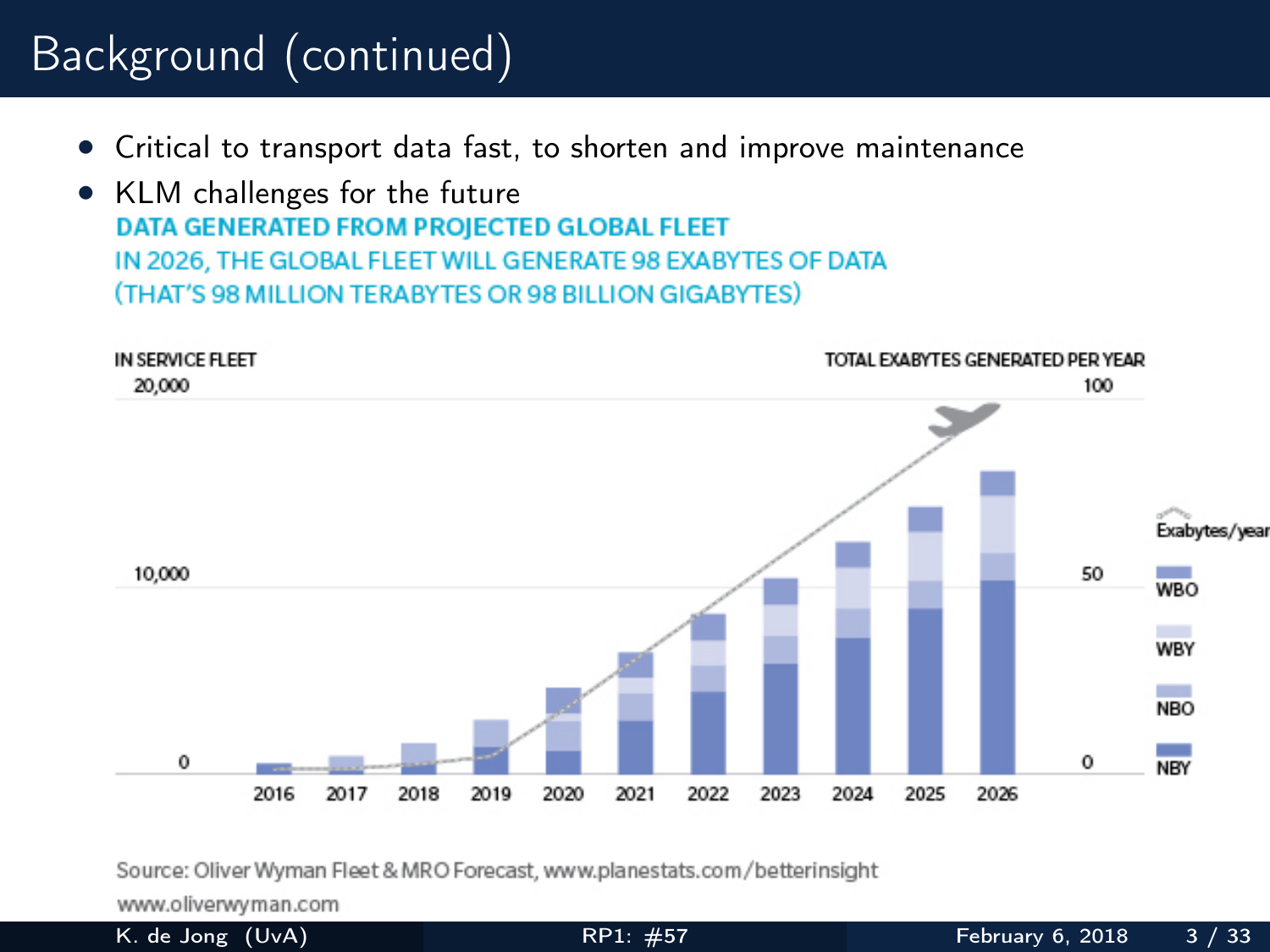- Internet is not private nor fast enough
- 100 Gbit/s path from Amsterdam to Chicago (95 ms RTT)
- Compare capabilities of high performance GridFTP data transfer tools

 $\leftarrow$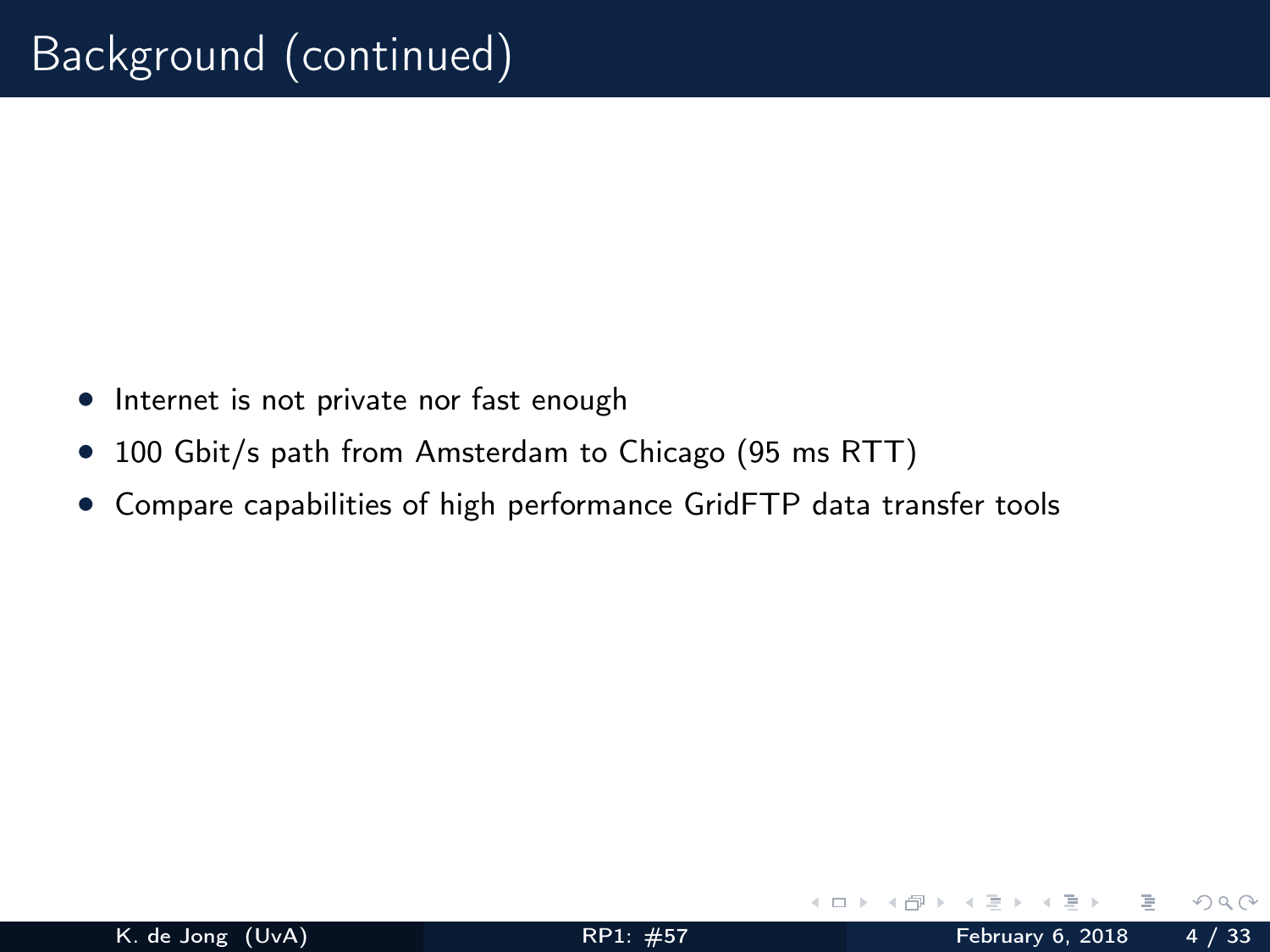- Globus GridFTP
	- Concurrency (concurrent FTP connections for multiple transfers)
	- Pipelining (latency transparency)
	- Parallelism (divide blocks over multiple transport streams)
	- Third party data transfer

 $\leftarrow$   $\Box$   $\rightarrow$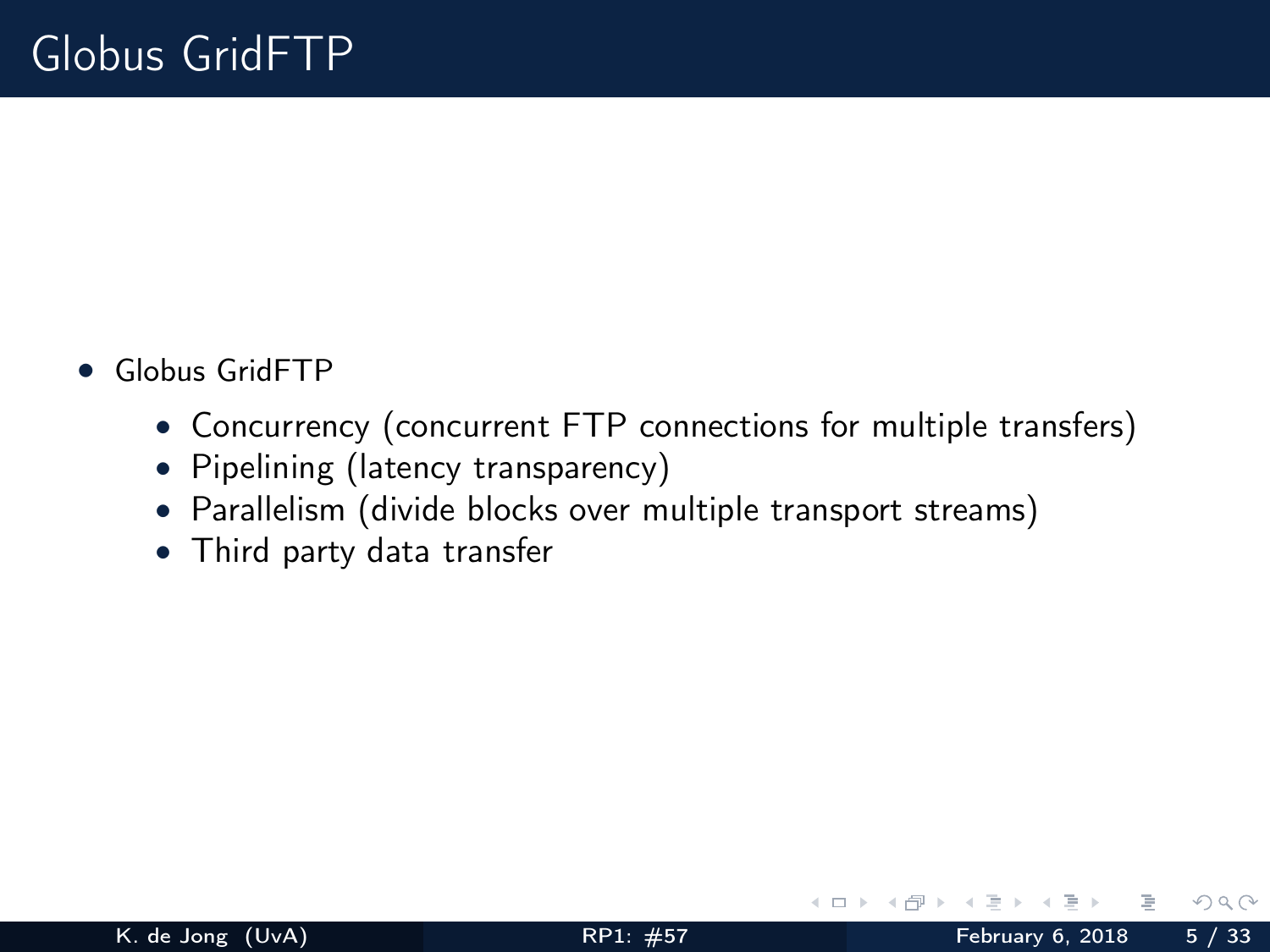- Build on top of the Globus GridFTP module
- Multicore-Aware Data Transfer Middleware
	- Application level scheduler (mostly independent from OS scheduling)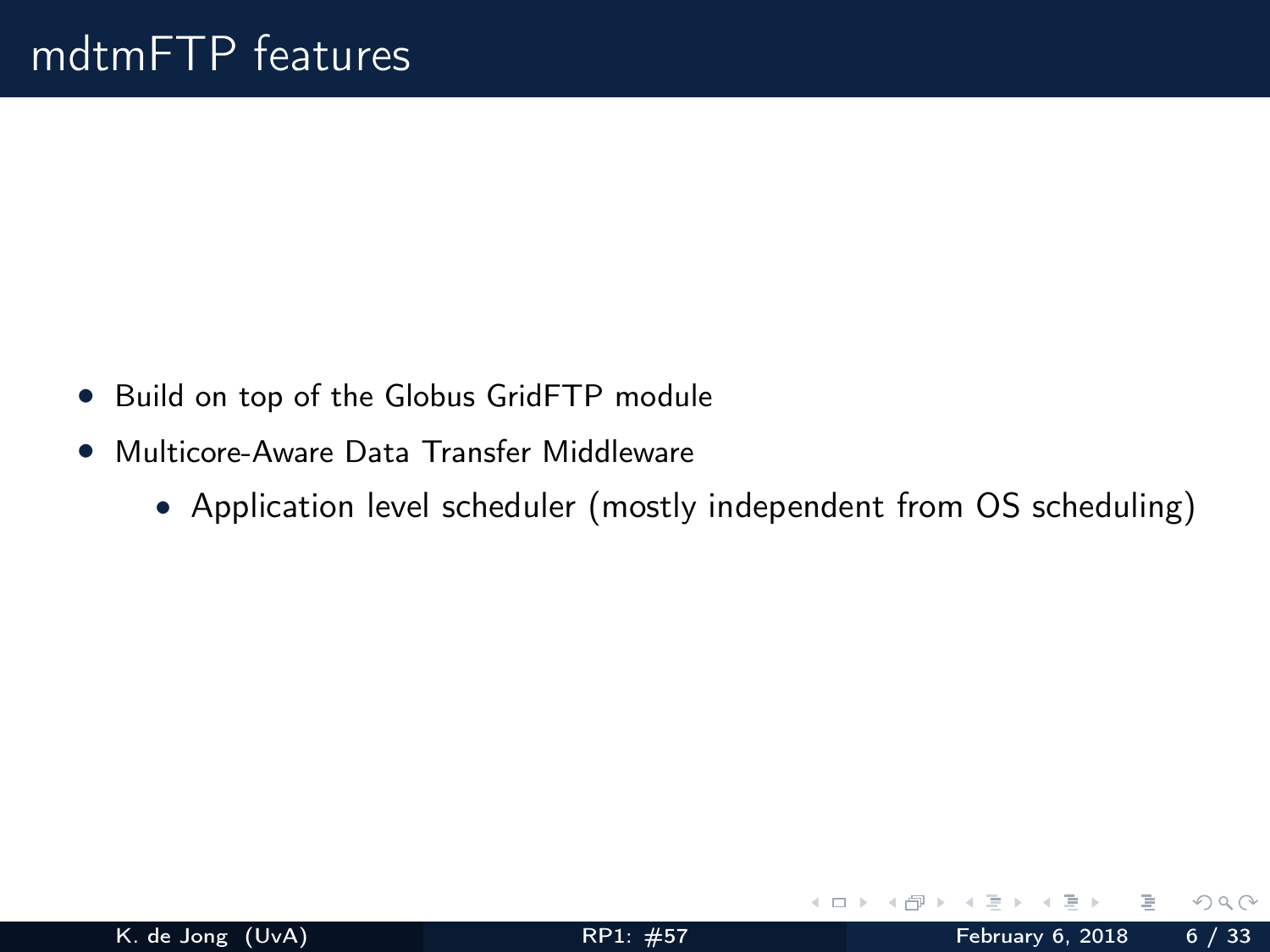## mdtmFTP features (continued)



K. de Jong (UvA) **[RP1: #57](#page-0-0)** February 6, 2018 7 / 33

目

イロト イ母 トイヨ トイヨ トー

 $QQQ$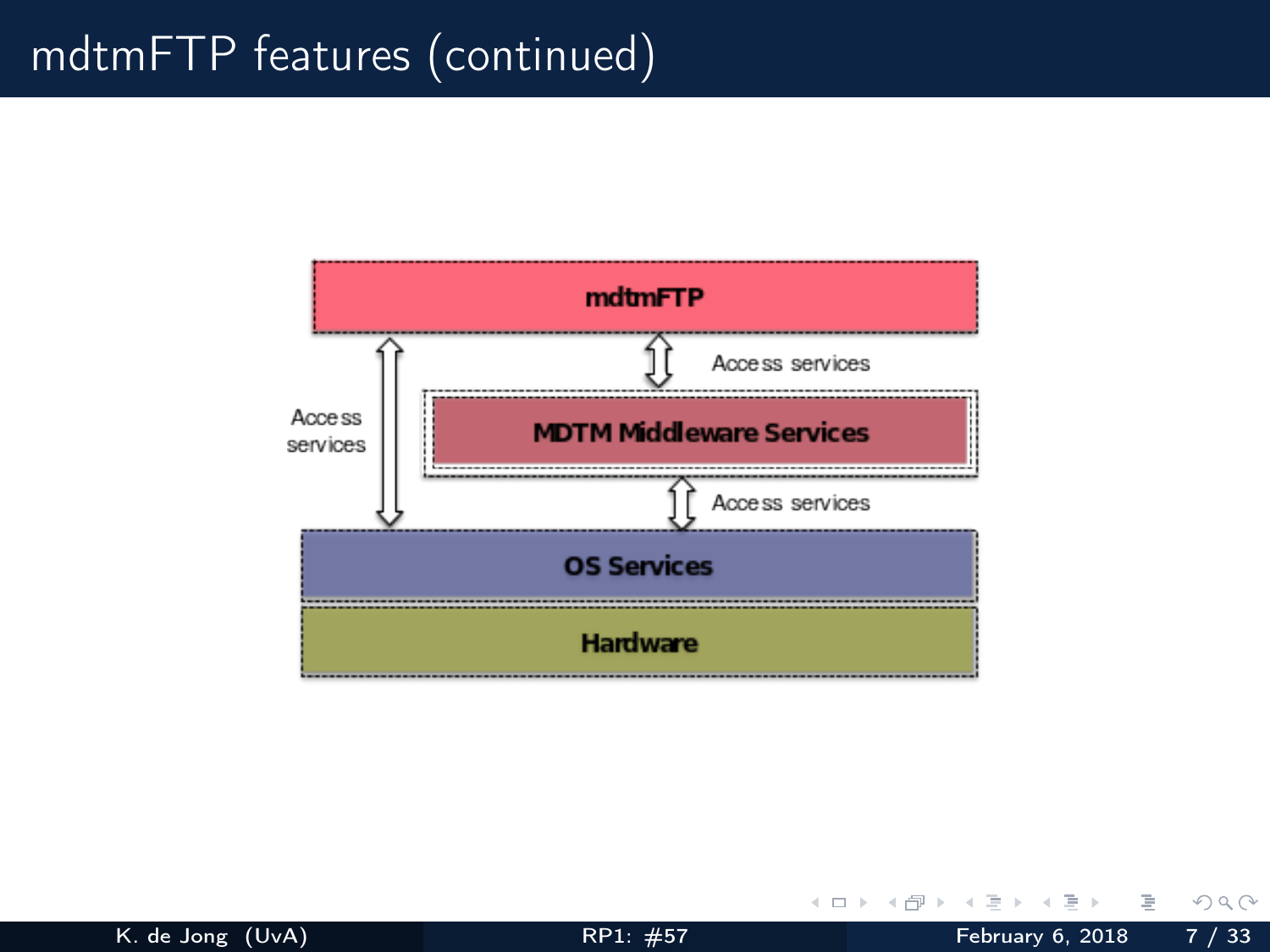- NUMA: Dedicated NIC and I/O threads + buffers pinned
- Large virtual file mechanism (LOSF)
- Direct  $1/O$  (disk  $->$  memory)
- Splice (storage  $->$  NIC)
- Pipelining
- Parallelism
- Third party data transfer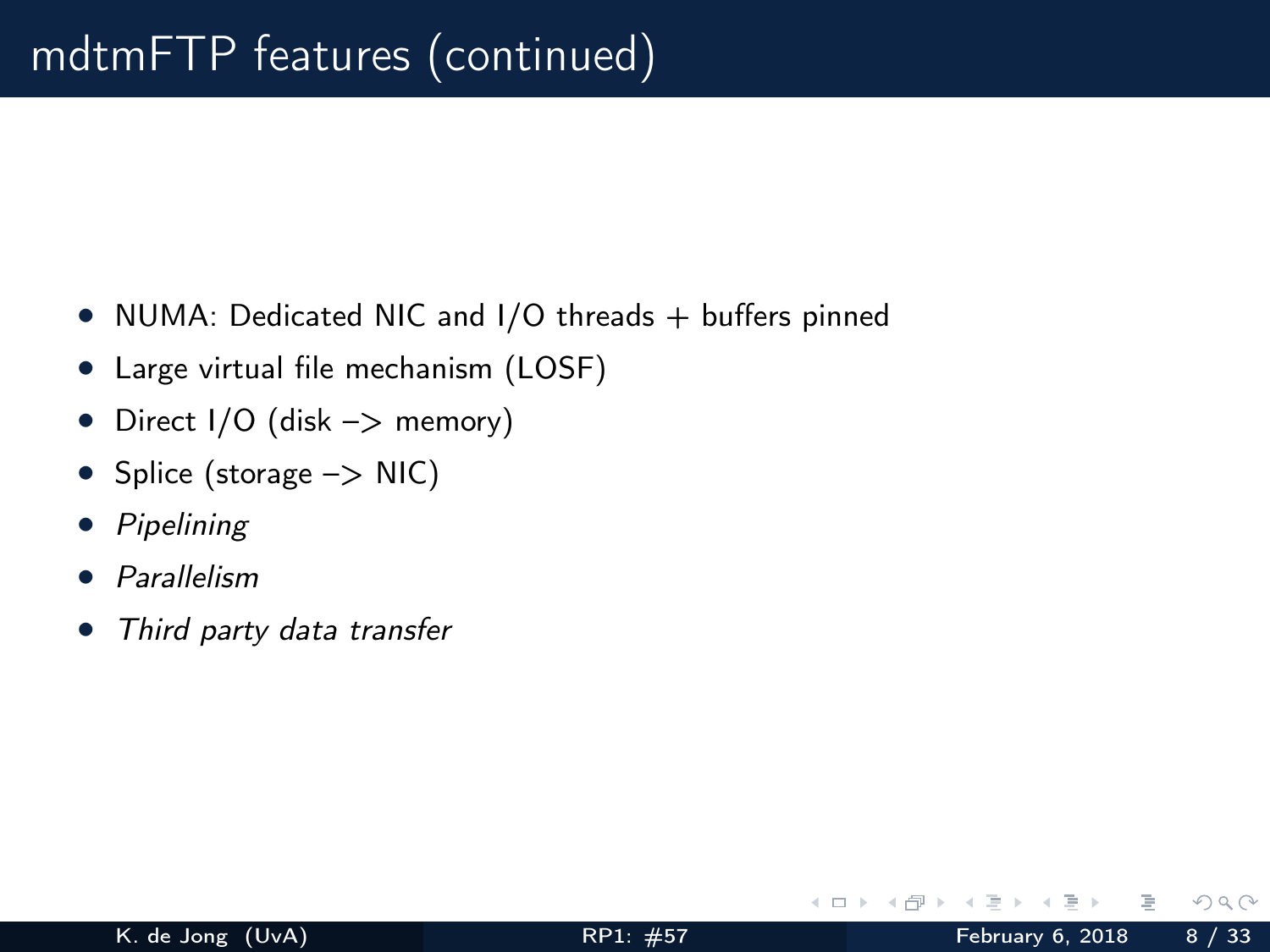- mdtmFTP and Globus GridFTP evaluated by L. Zhang et al.
	- Simulated *shared* network loop between Chicago and Oakland
	- RTT 95 ms, 100 Gbit/s
	- Concluded that mdtmFTP was on average 20% to 30% faster
- Globus GridFTP over TCP compared to UDT by John Bresnahan et al.
	- Application level improvement for Globus GridFTP: UDT
	- Tested network with highest latency was 204 ms RTT (ANL to Auckland)
	- "Best of their knowledge" 1 Gbit/s
	- In most cases UDT outperformed TCP (Reno), often by a factor of 3 or 4 in throughput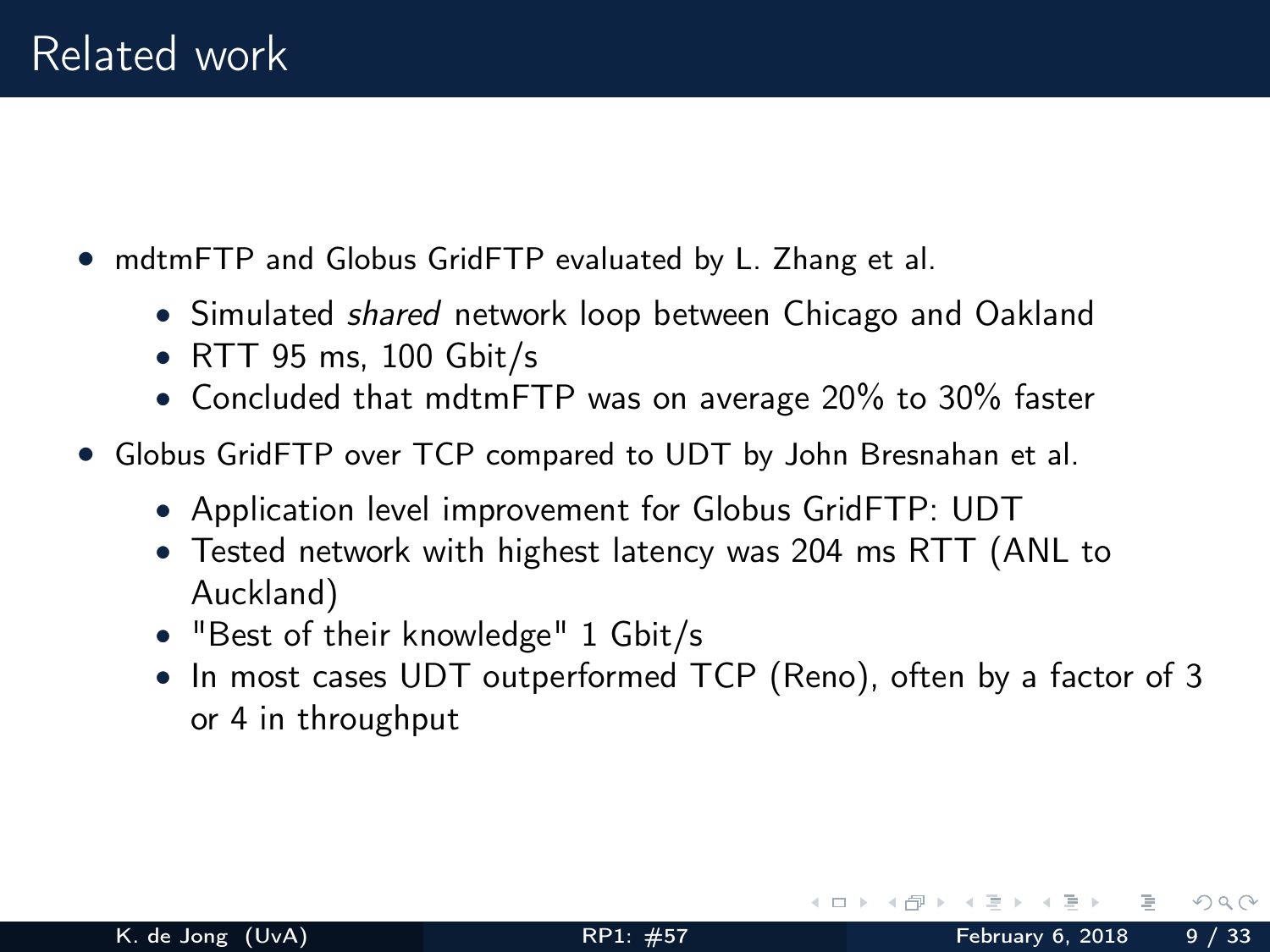- Application level protocol build on top of UDP
- Globus XIO module (substitution of transport protocols)
- Adapts faster to available bandwidth and more features
- Because this is done in the application layer, it consumes more RAM

 $\Omega$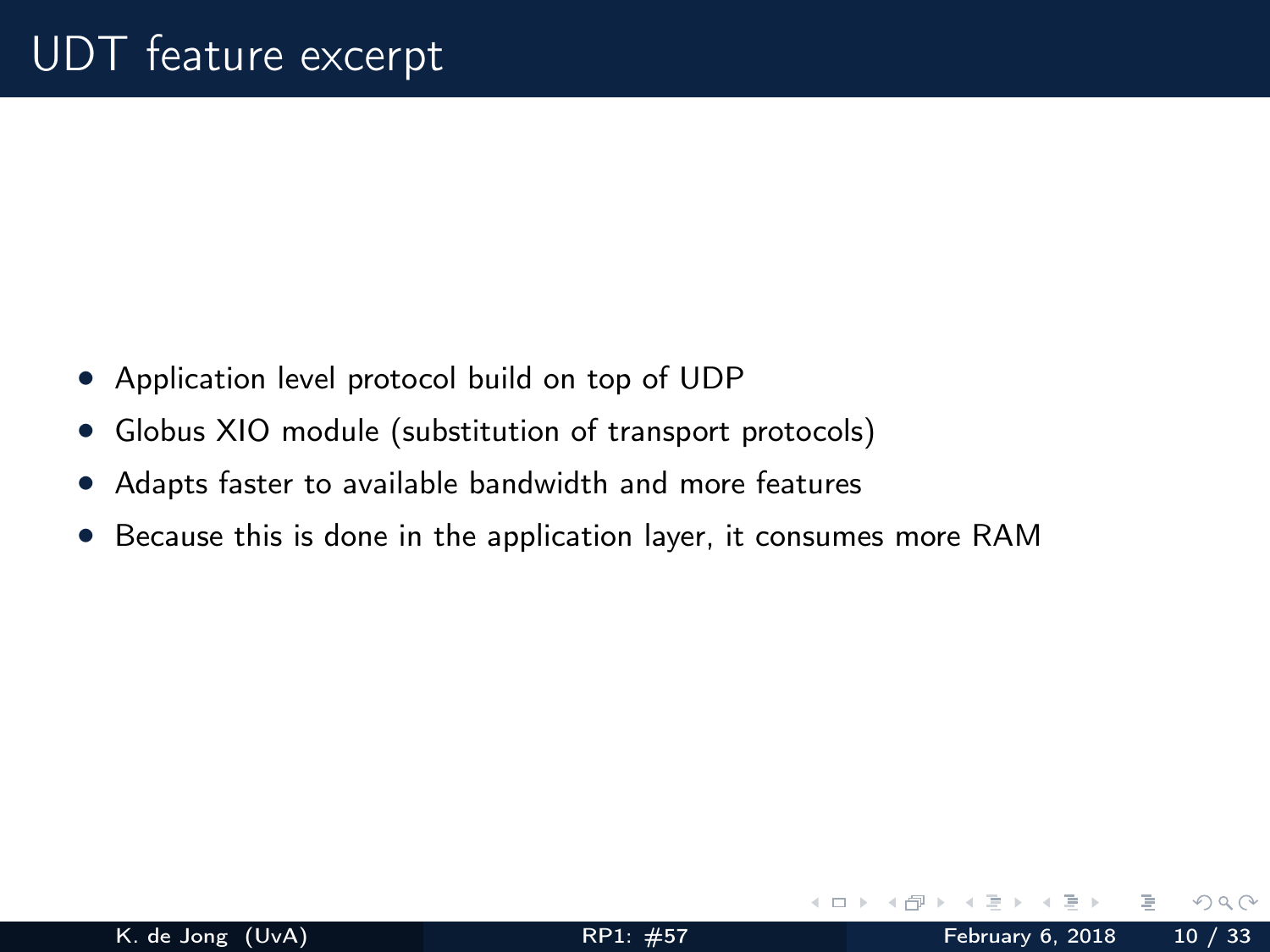Main research question: "What are the capabilities of mdtmFTP compared to Globus GridFTP on a 100 Gbit/s light path between Amsterdam and Chicago?"

- 1 Which features and/or design allows optimum throughput?
- 2 How do these data transfer tools behave with various sets of different file sizes and quantity?
- <sup>3</sup> Is the conclusion still valid that Globus GridFTP over UDT outperforms TCP on a high latency network? And is it enough to beat mdtmFTP?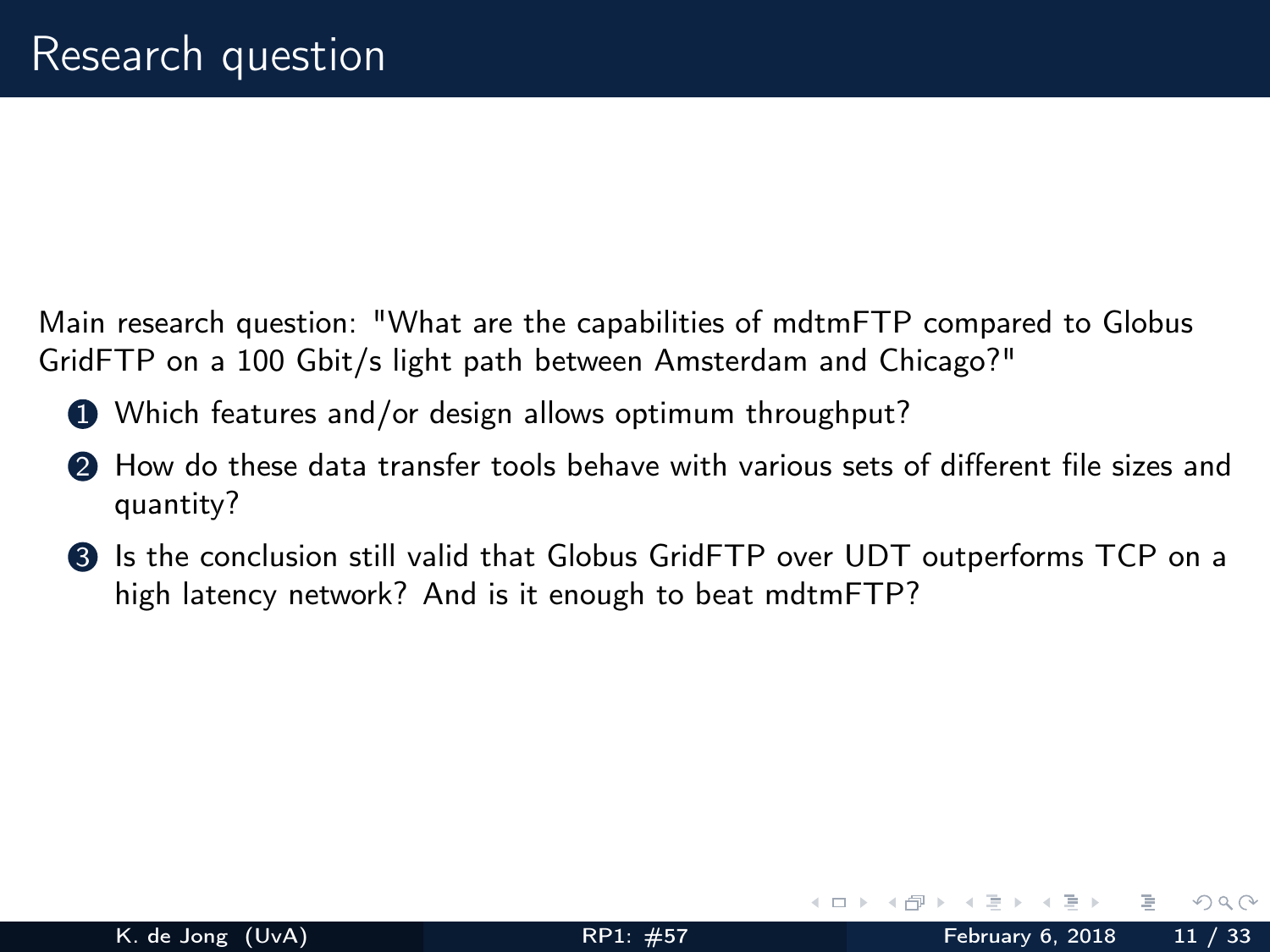- Map bottlenecks in the test setup
- Pinpoint the limitations of the data transfer tools
	- Single and concurrent transfer of a large contiguous file
	- Handling LOSF
	- Transfer of KLM flight data
- Measure performance/behavior of throughput
	- Throughput on network level
	- TTC on application level
- Script experiments
	- Drop buffers/caches
	- Repeat tests multiple times  $(10x)$

 $\Omega$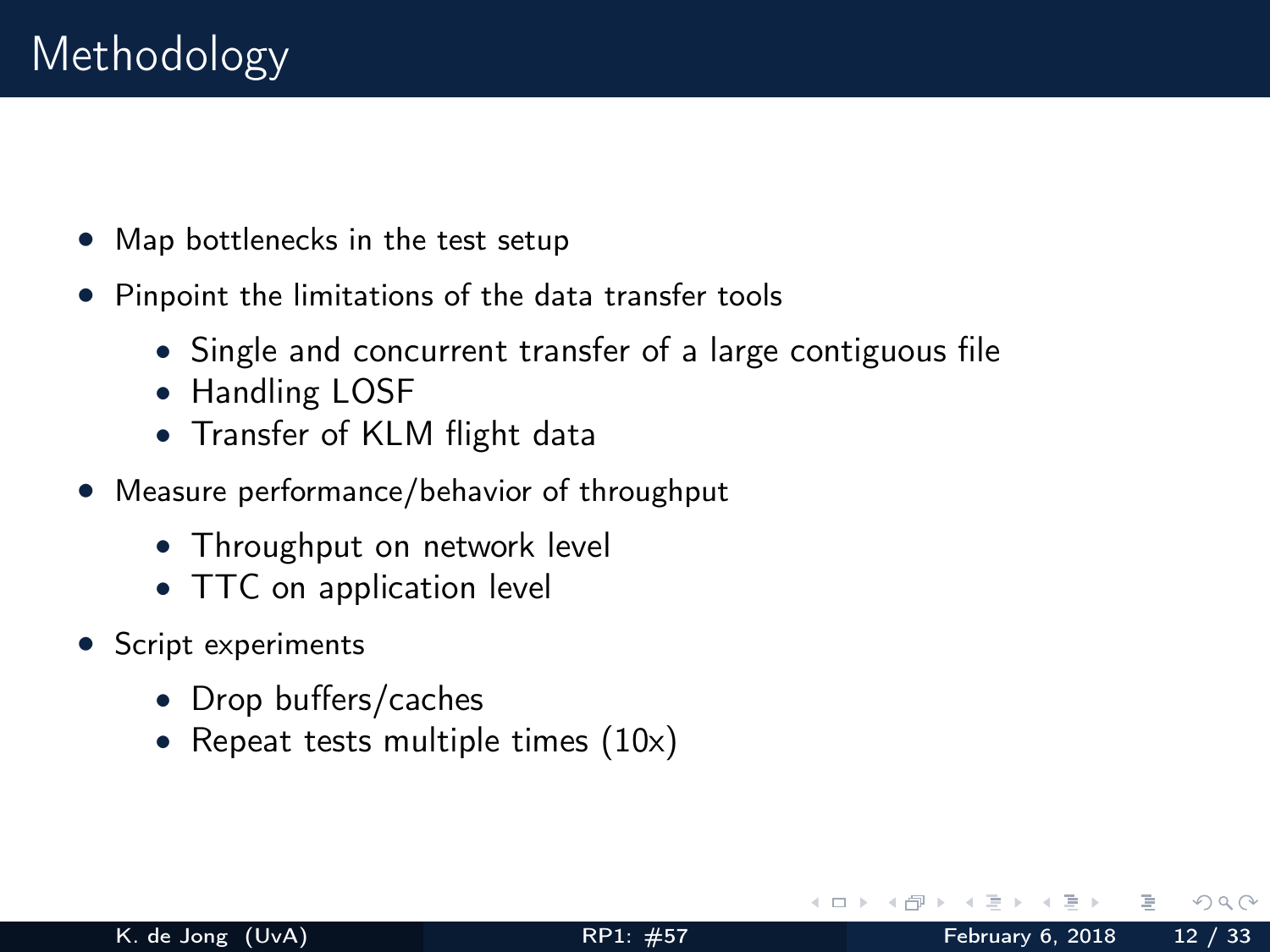

Ē.

 $OQ$ 

 $\mathbb{B} \rightarrow \mathbb{R} \oplus \mathbb{B}$ 

**K ロ ト K 倒 ト K**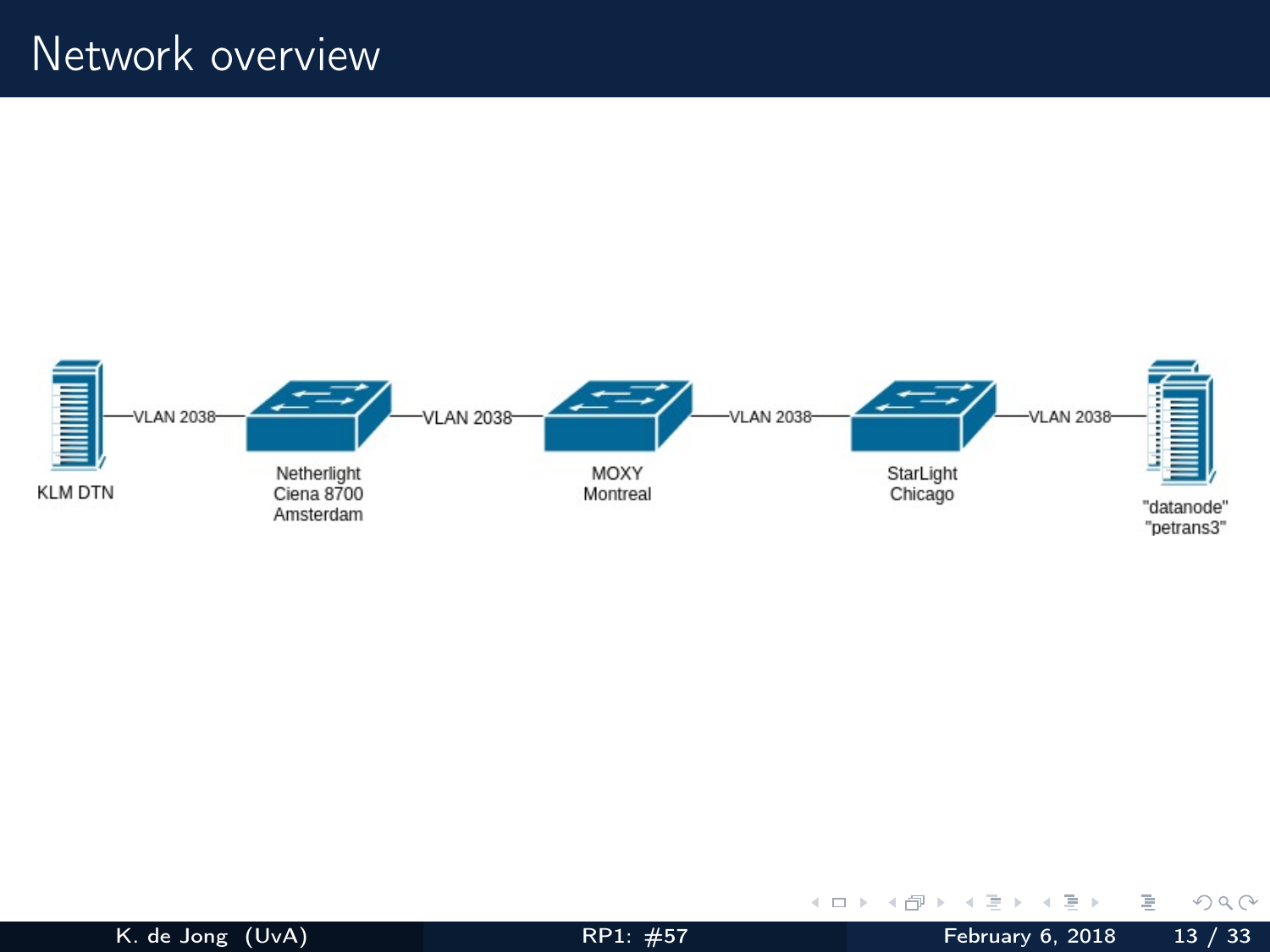|                 | <b>KLM DTN</b>   | Chicago DTN $1 \mid$ | Chicago DTN 2    |
|-----------------|------------------|----------------------|------------------|
| Max read speed  | $\sim$ 1500 MB/s | $\sim$ 1000 MB/s     | $\sim$ 1200 MB/s |
| Max write speed | $\sim$ 800 MB/s  | $\sim$ 700 MB/s      | $\sim$ 700 MB/s  |
| $#$ disks       |                  | b                    | b                |

Ξ

 $\vert \cdot \vert$  $\prec$ 

← ロ ▶ → 伊 ▶

目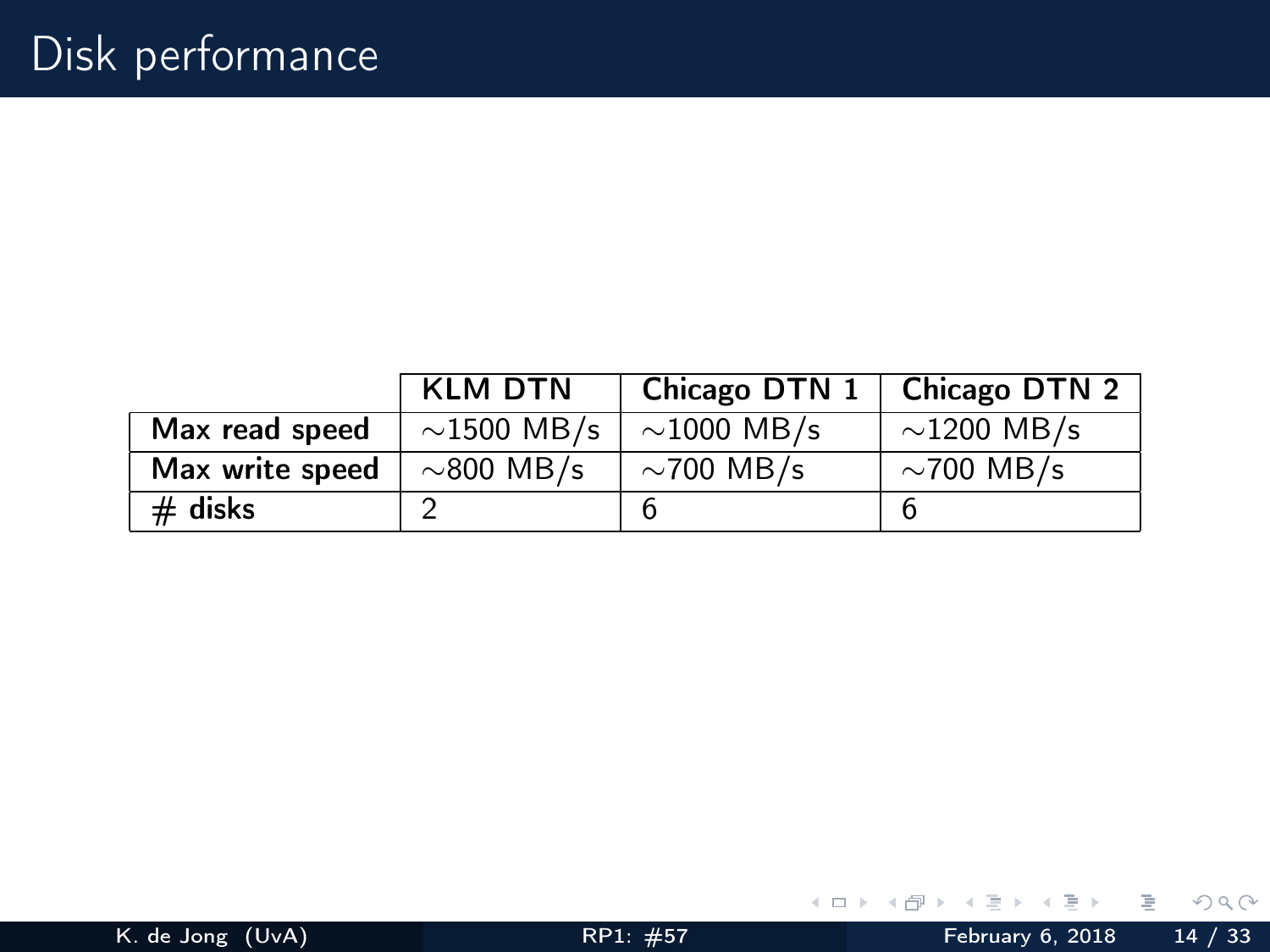- All experiments were done with 4 parallel data streams
	- Anything above 16 parallel streams is regarded wasteful
	- Initial experimentation verified this
- Globus GridFTP
	- Parallelism
- mdtmFTP
	- Parallelism
	- Direct  $1/O$  (disk  $->$  memory)
	- Splice (storage -> NIC)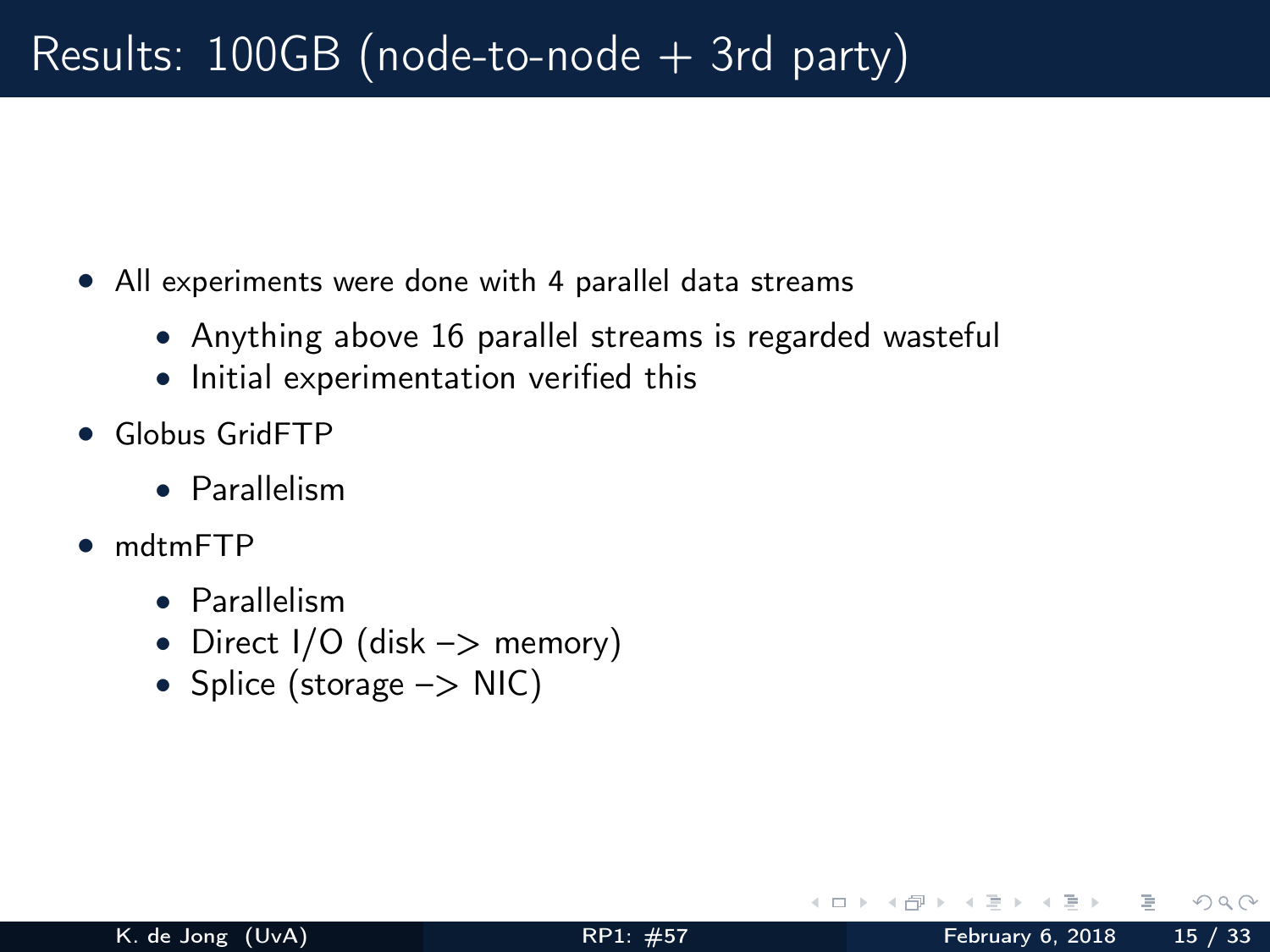## Results: 100GB (node-to-node)

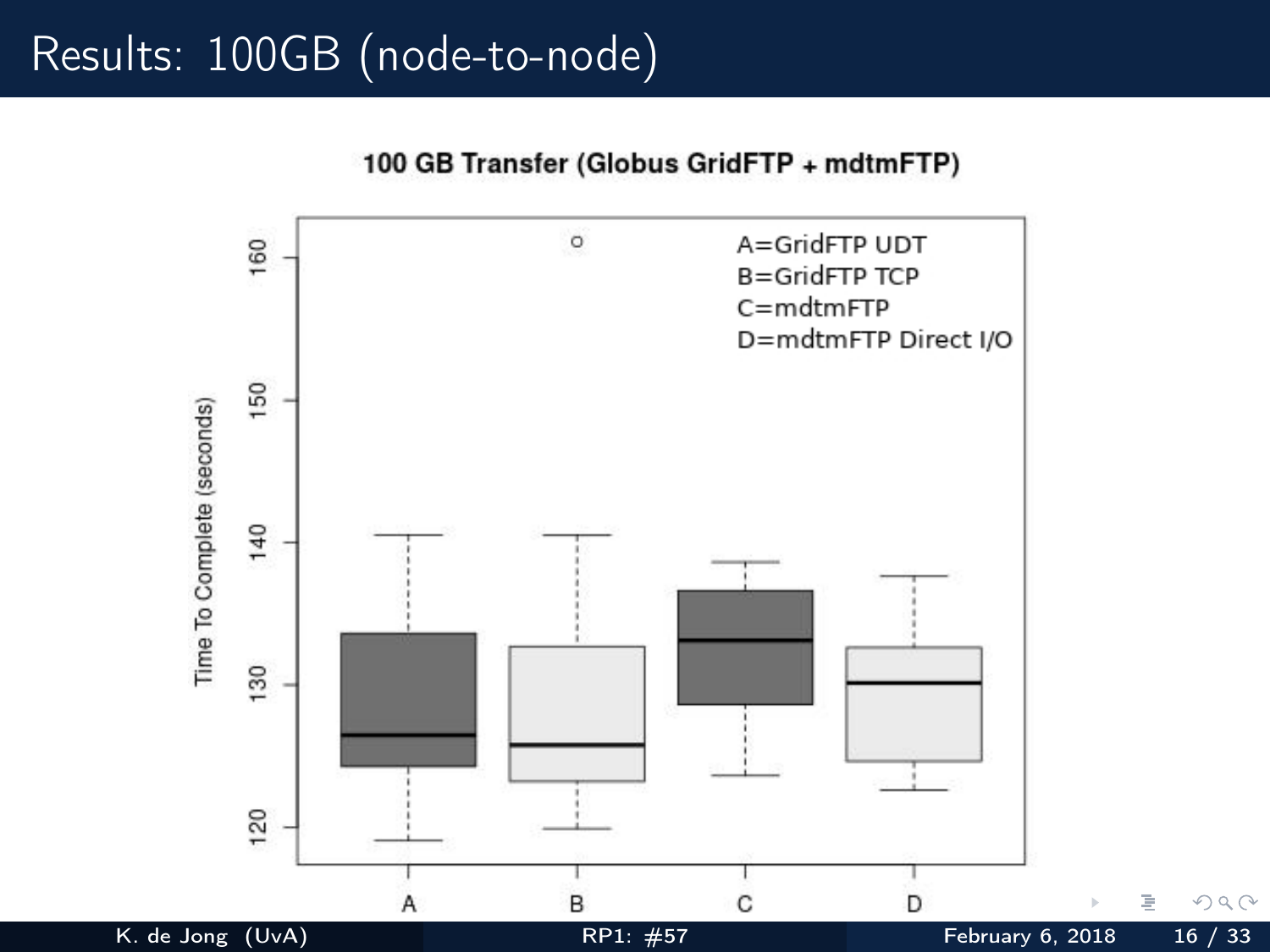## Results: 3rd party 100GB (6\*100 GB)



K. de Jong (UvA) [RP1: #57](#page-0-0) February 6, 2018 17 / 33

 $2Q$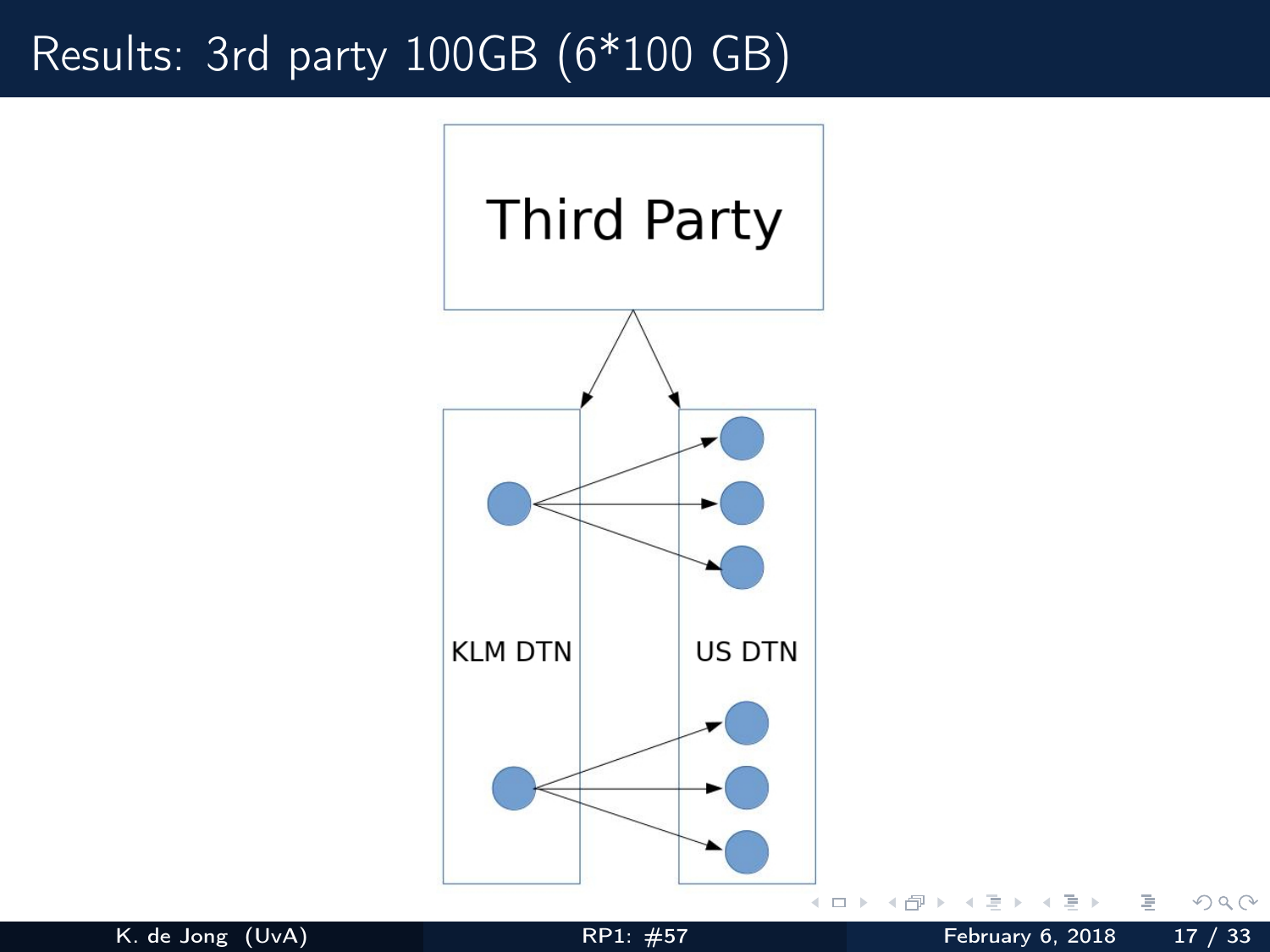## Results: 3rd party, GridFTP TCP, TTC=195 sec.



 $\rightarrow$   $\rightarrow$   $\equiv$   $\rightarrow$ K. de Jong (UvA) **[RP1: #57](#page-0-0)** February 6, 2018 18 / 33

 $\equiv$ 

 $\mathcal{A}$ 

← ロ ▶ → 伊 ▶

 $QQQ$ 

E.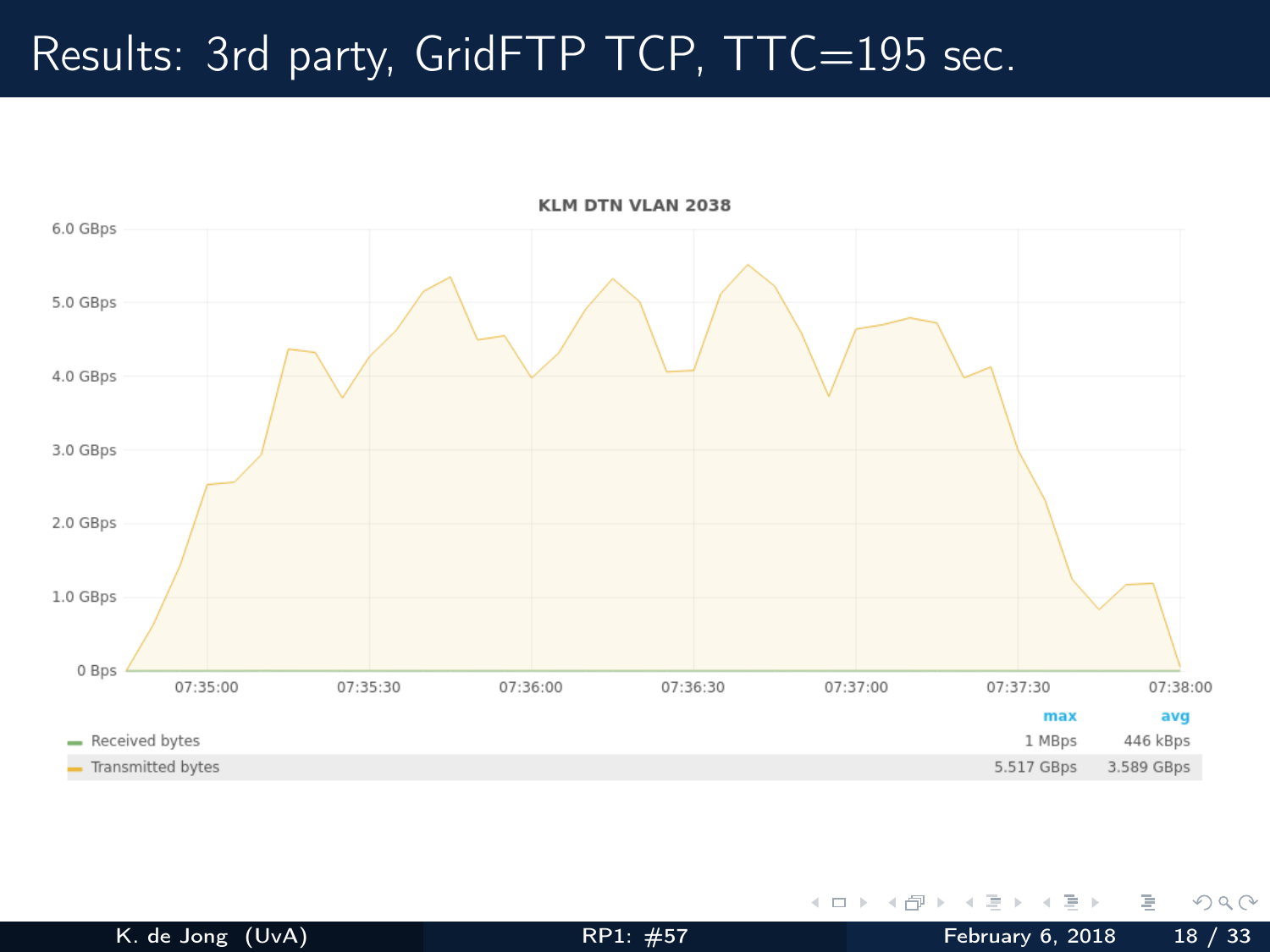# Results: 3rd party, GridFTP UDT,  $TTC=161$  sec., 40% diff.



E.

 $QQQ$ 

 $\rightarrow$   $\rightarrow$   $\equiv$   $\rightarrow$ 

 $\prec$ Ξ.

**∢ ロ ▶ - ィ 何 ▶**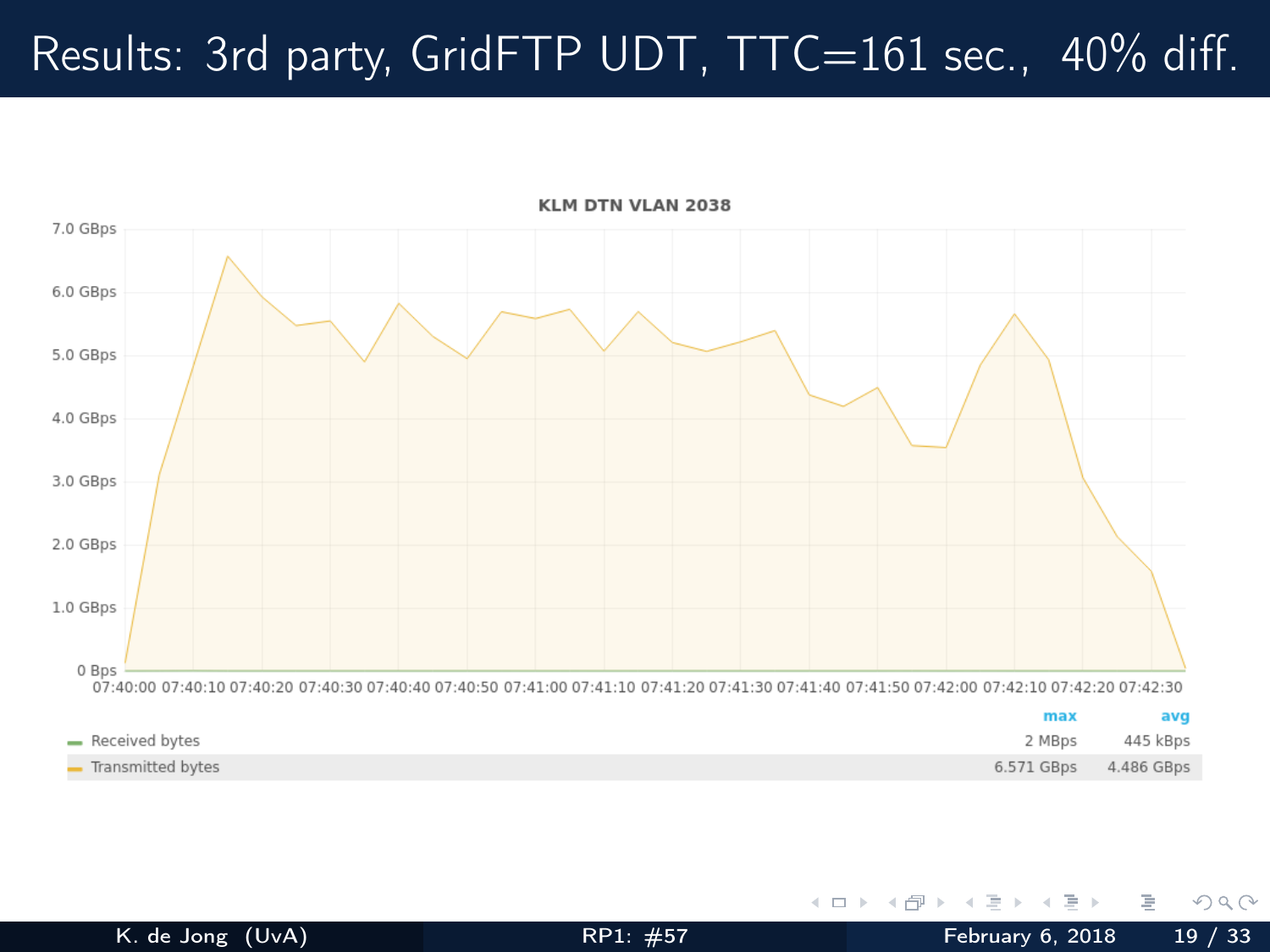## Results: 3rd party, mdtmFTP, TTC=520 sec.



#### KLM DTN VLAN 2038

÷.  $\mathbf{p}=\mathbf{q}$ 

 $\prec$ 

**∢ ロ ▶ - ィ 何 ▶** 

 $OQ$ 

B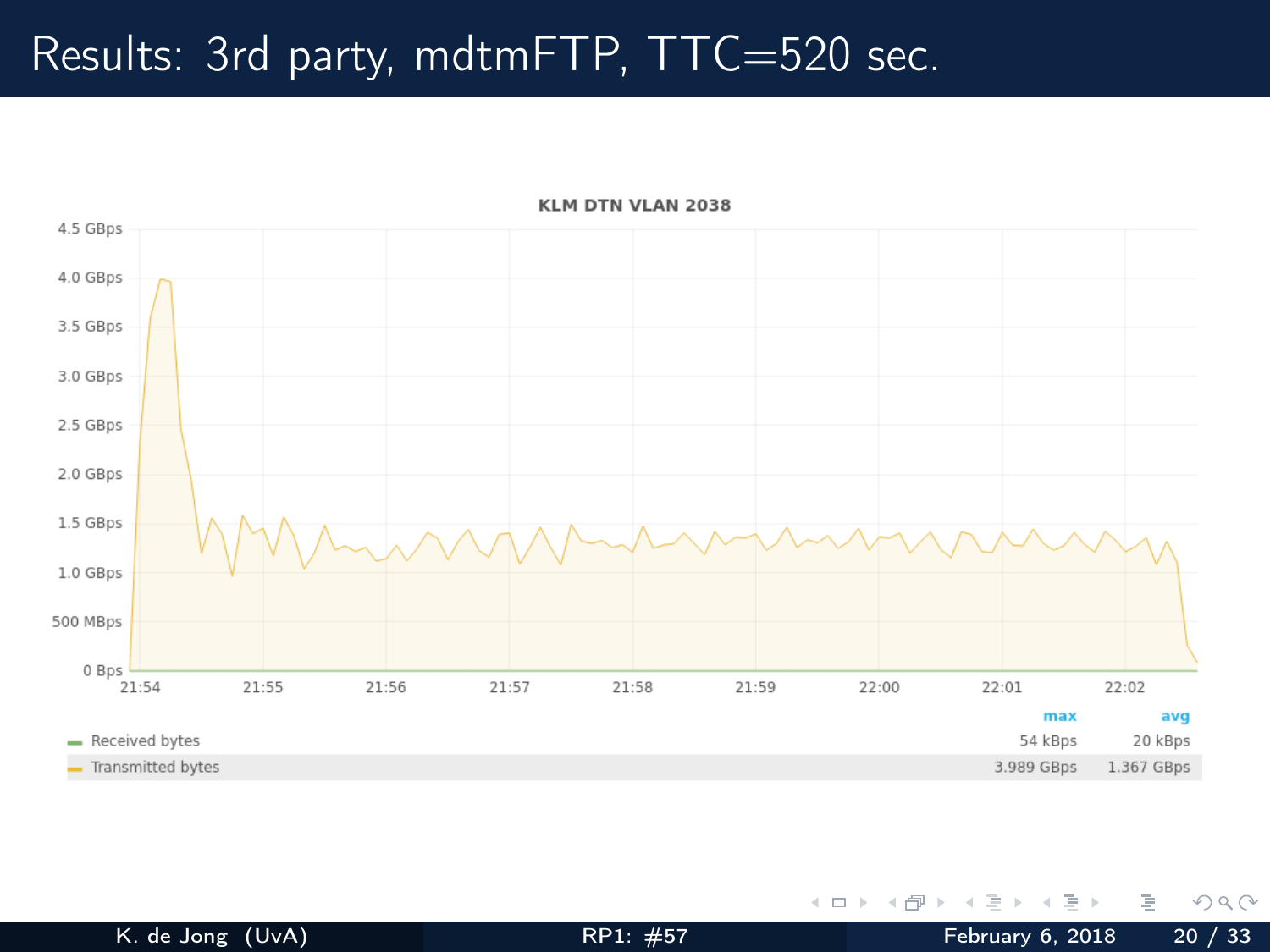# Results: 3rd party, mdtmFTP, TTC=215 sec., 80% diff.



 $\Xi$  + K. de Jong (UvA) **[RP1: #57](#page-0-0)** February 6, 2018 21 / 33

 $\mathbf{p}=\mathbf{q}$ 

 $\sim$ ÷

(□ ) (母 )

 $OQ$ 

B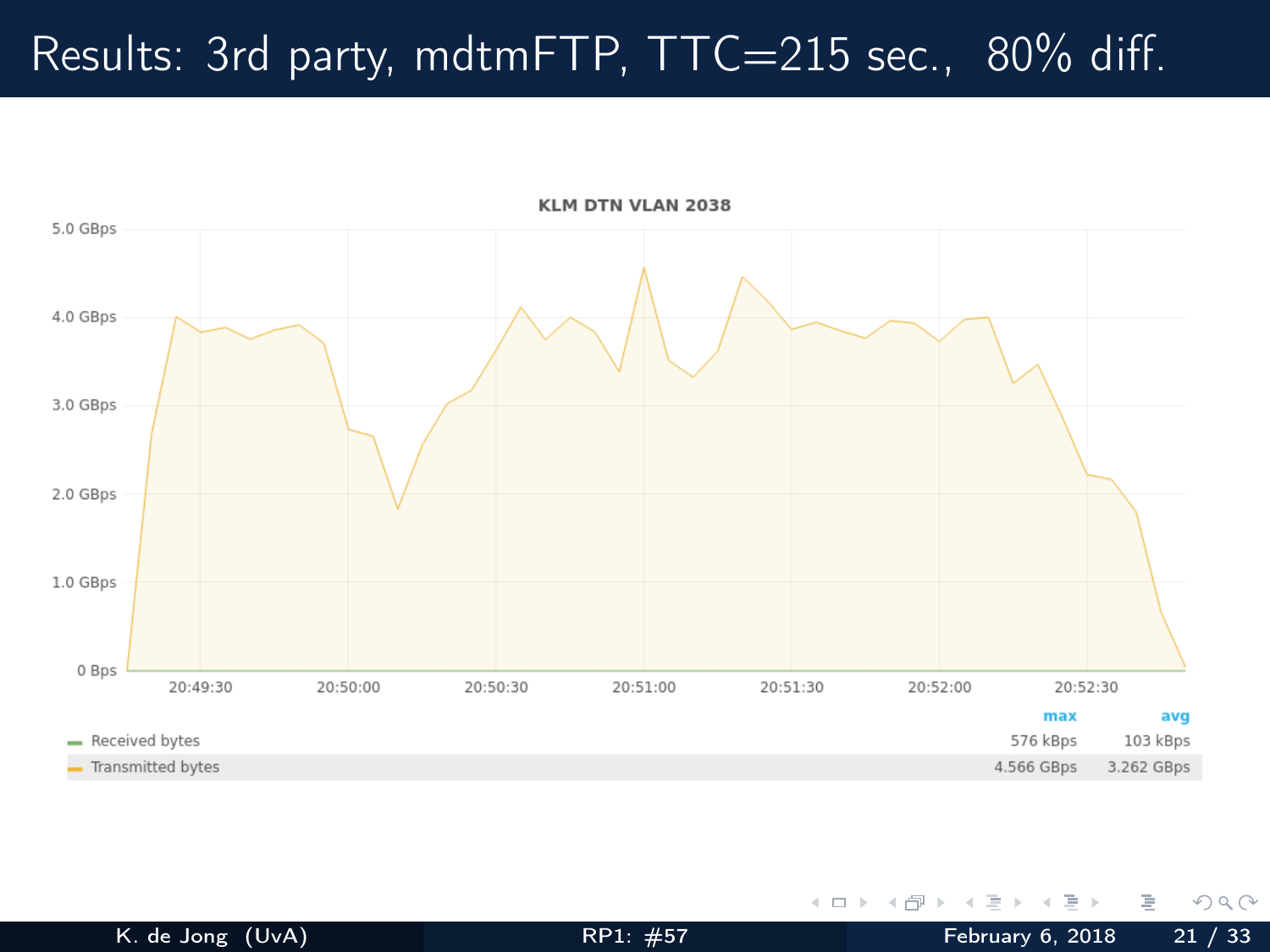- Node-to-node
	- 3rd party folder transfer only available for mdtmFTP (crashed)
- Globus GridFTP
	- Concurrency
	- Pipelining
	- Parallelism
- mdtmFTP
	- Parallelism
	- Pipelining
	- Virtual file mechanism for LOSF

 $\leftarrow$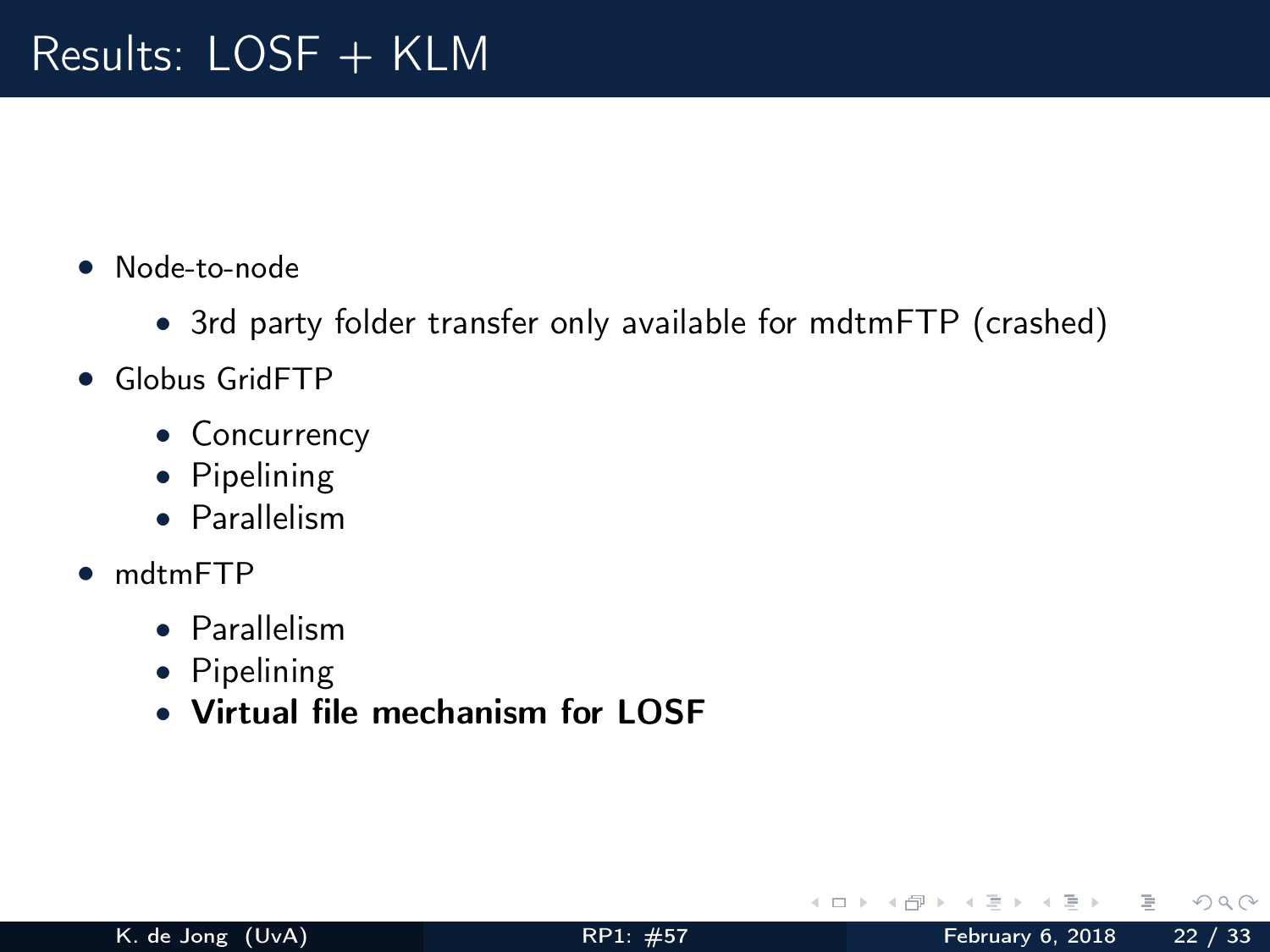#### Results: LOSF GridFTP, concurrency 2

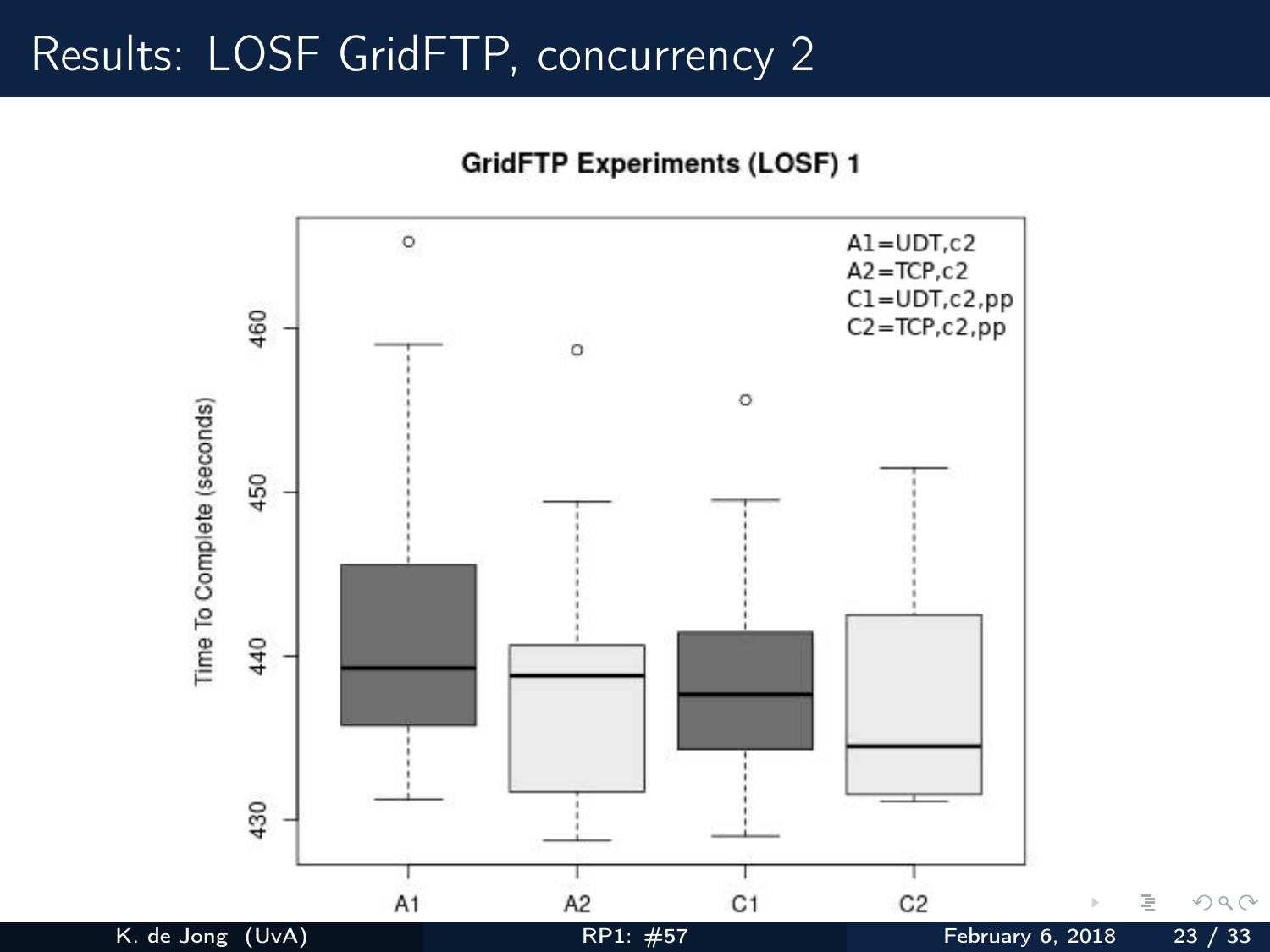### Results: LOSF GridFTP, concurrency 4, 50% diff.

**GridFTP Experiments (LOSF) 2** 

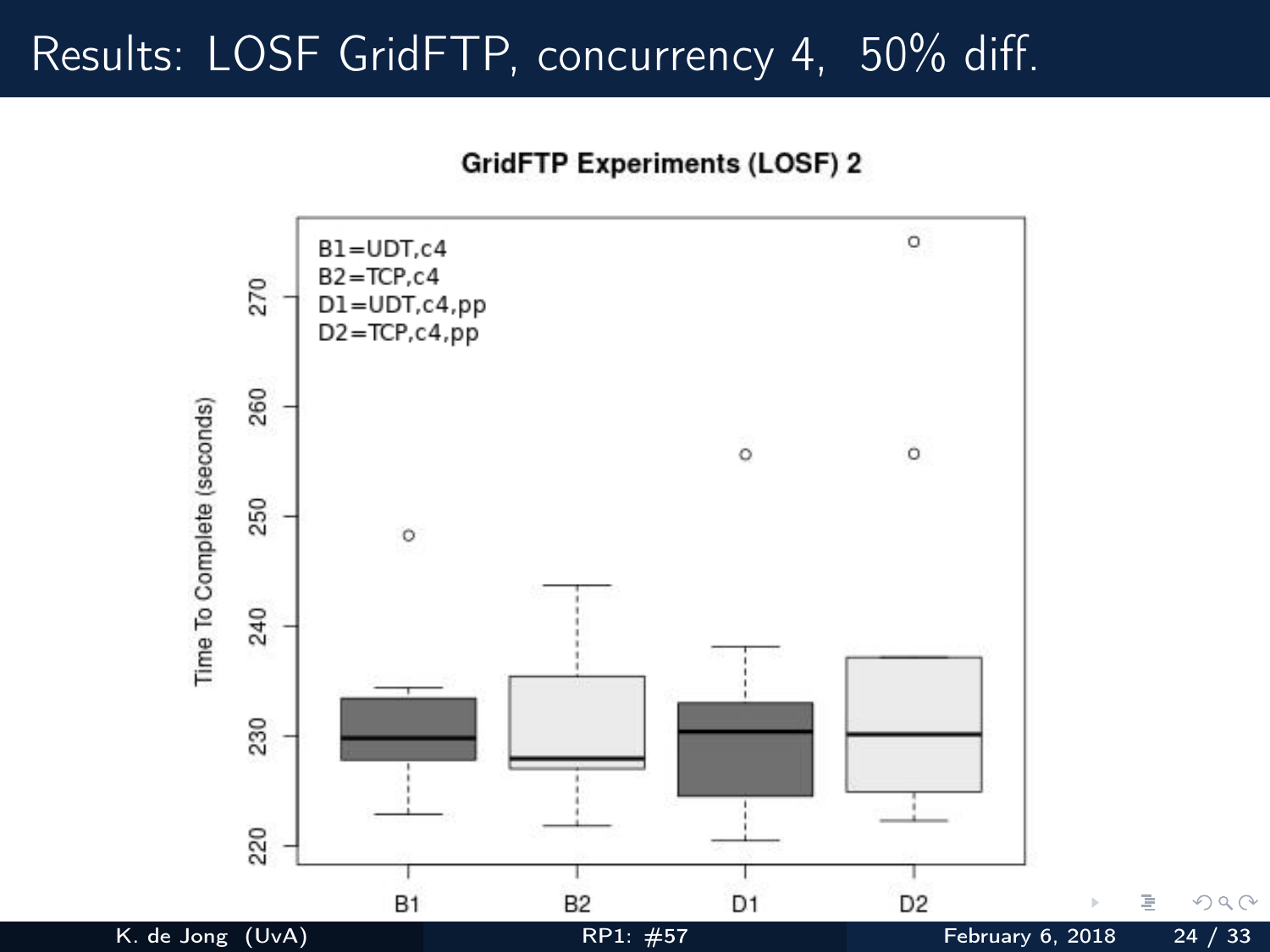## Results: LOSF mdtmFTP, with Direct I/O a 30% diff.

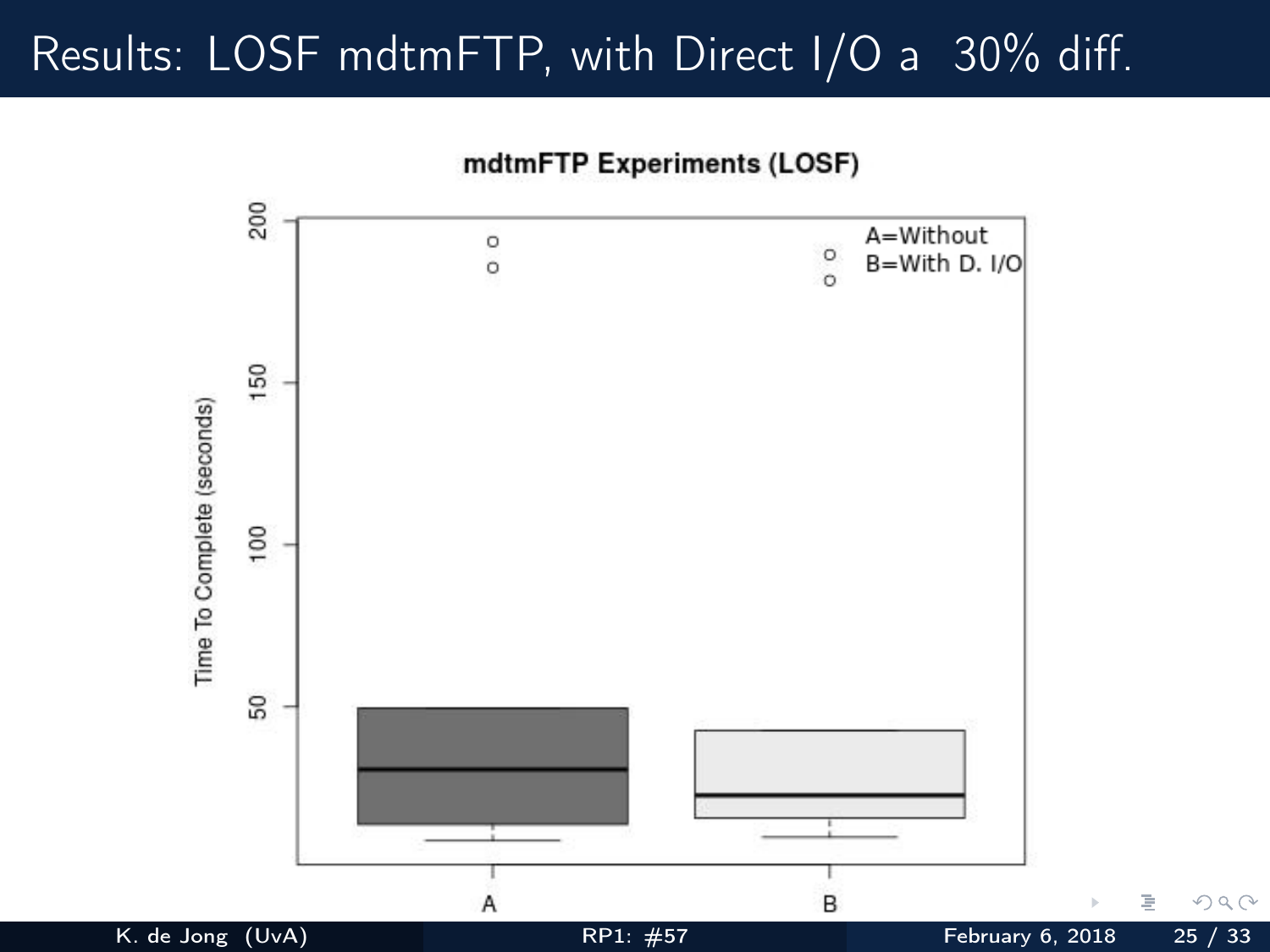## Results: KLM mdtmFTP, with Direct I/O a 65% diff.



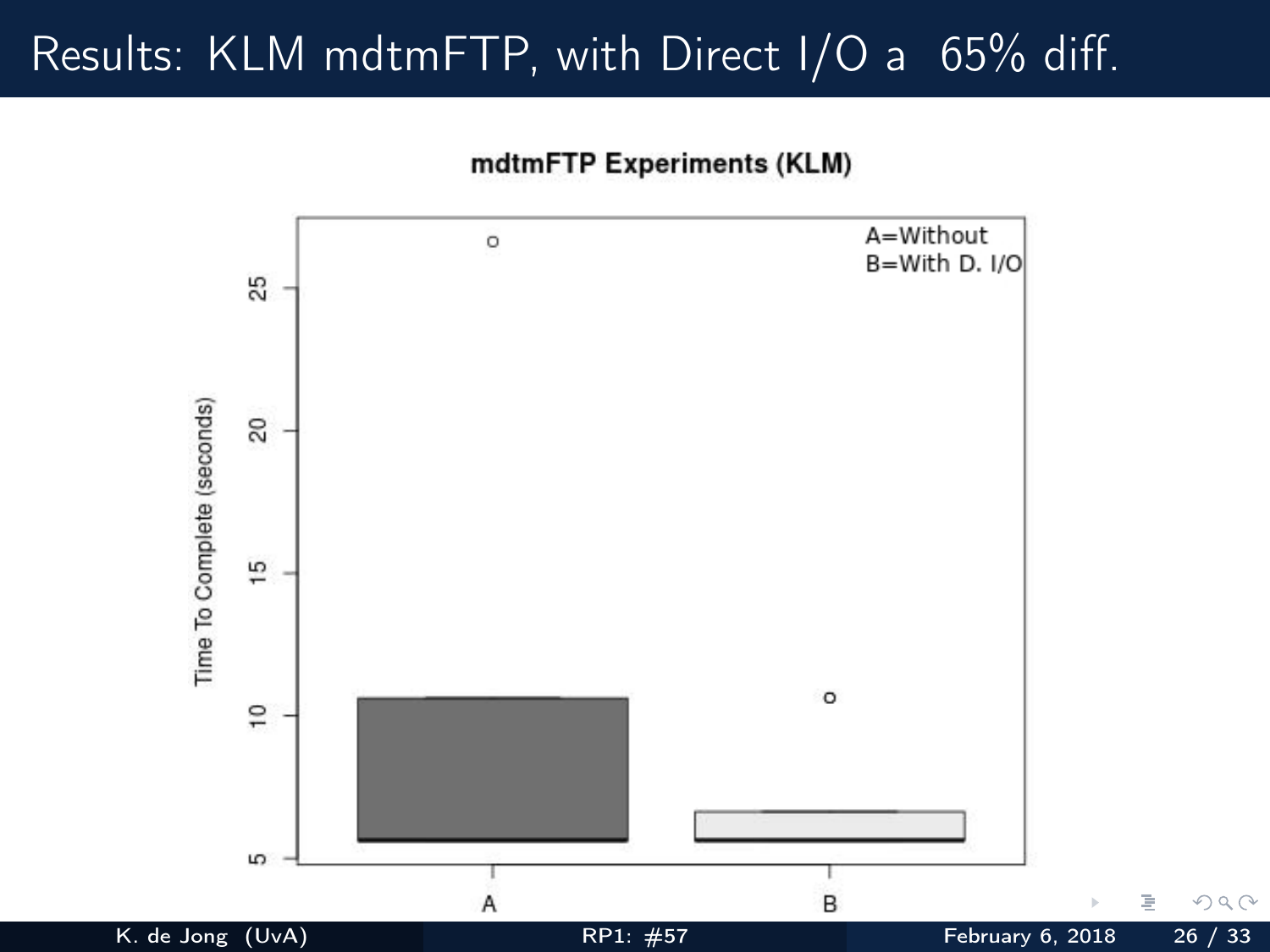## Results: KLM GridFTP, without pipelining

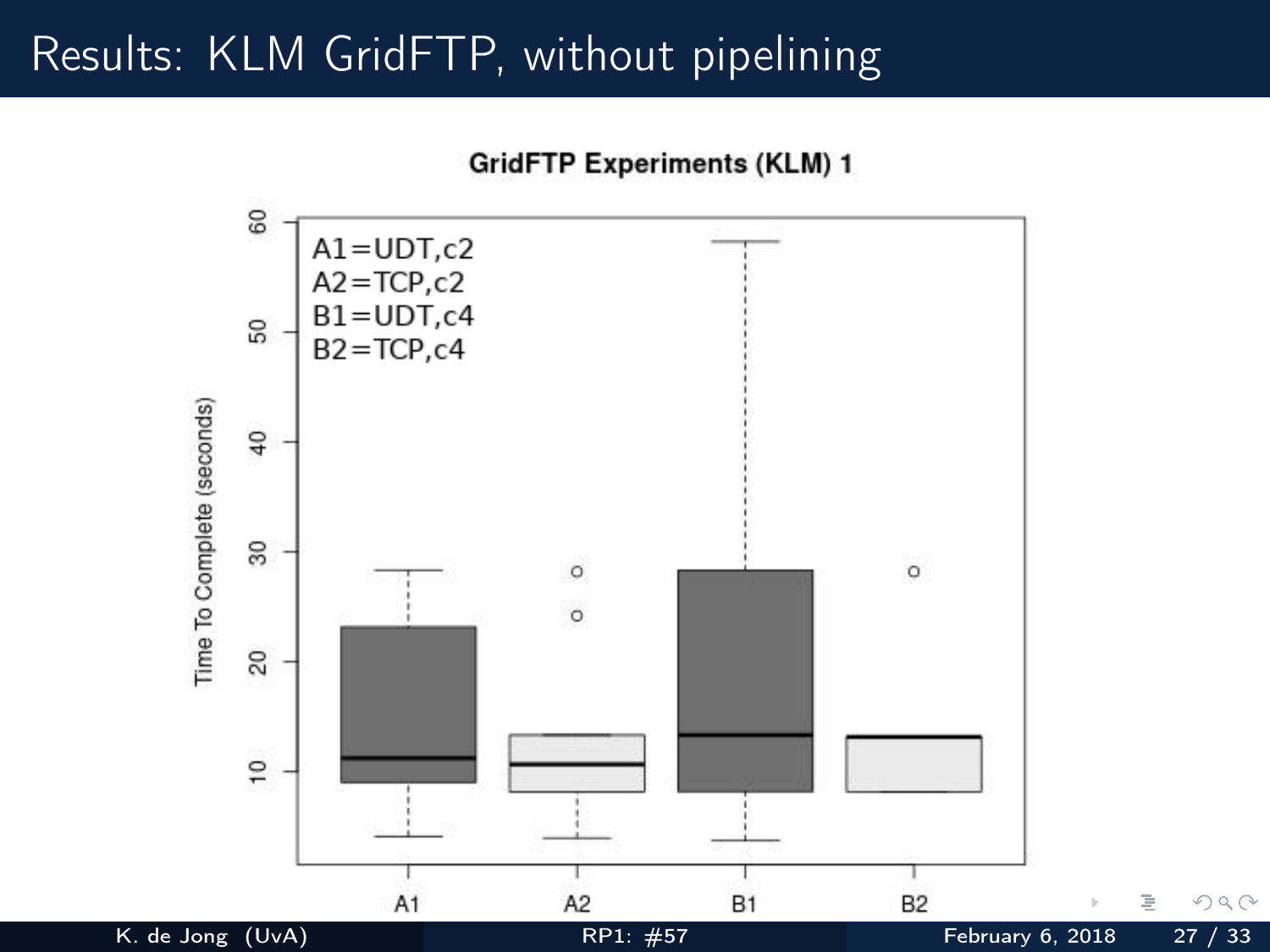## Results: KLM GridFTP, with pipelining

**GridFTP Experiments (KLM) 2** 

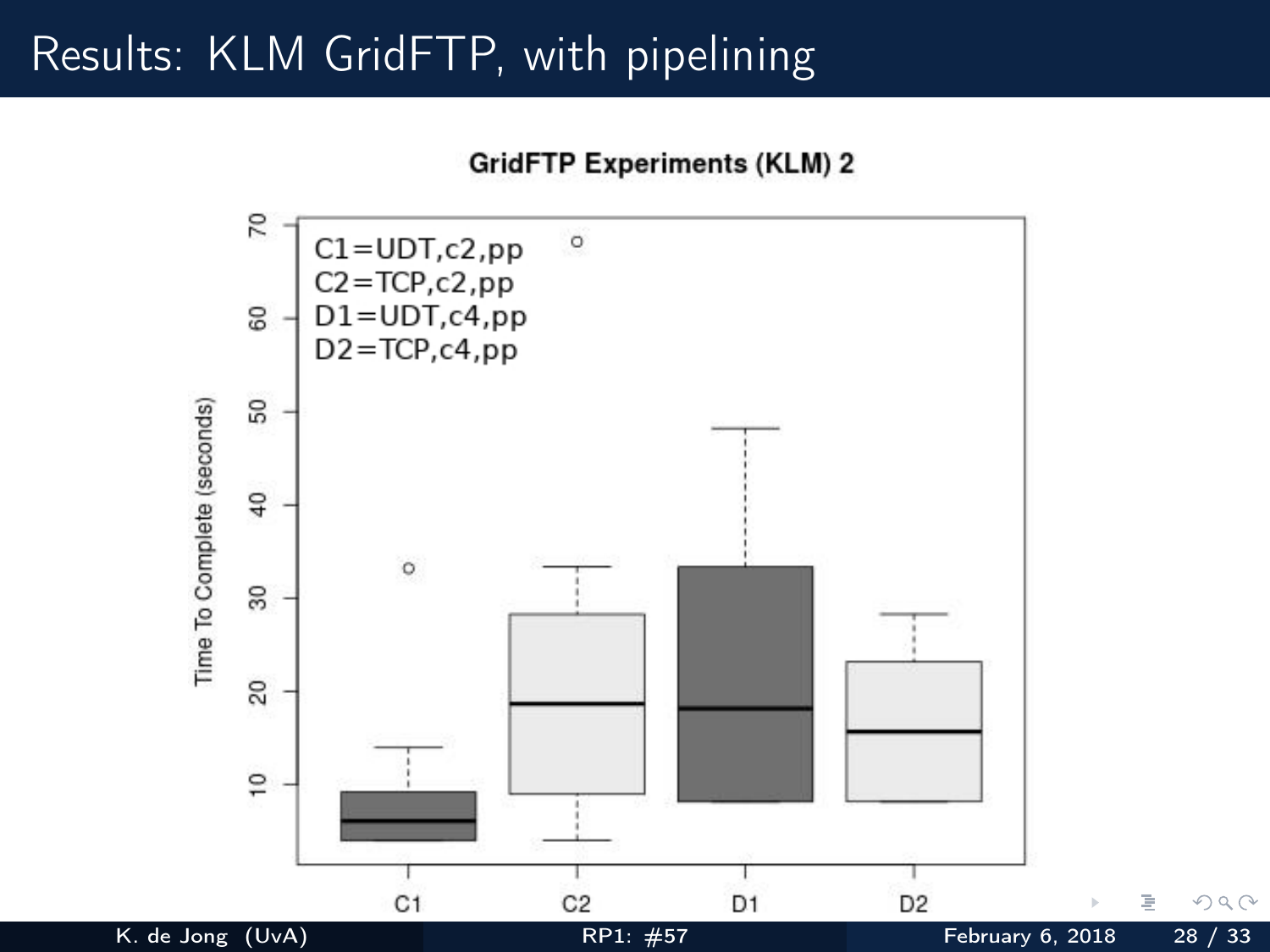### **Discussion**

- mdtmFTP still in development
	- Unclear error messages
	- Limited documentation available
	- Large file performance slow
	- High CPU (90%) usage observed, even when idle
	- Limited testing done in a controlled test environment?
- Large files
	- Globus GridFTP with UDT performed best, 75% faster than mdtmFTP
	- Did not observe more RAM usage
- LOSF/KLM data
	- mdtmFTP's virtual file system greatly benefits performance
	- Globus GridFTP over UDT with concurrency of 2 and pipelining performs equally with KLM data
- Network may not have been fully reserved/stable during testing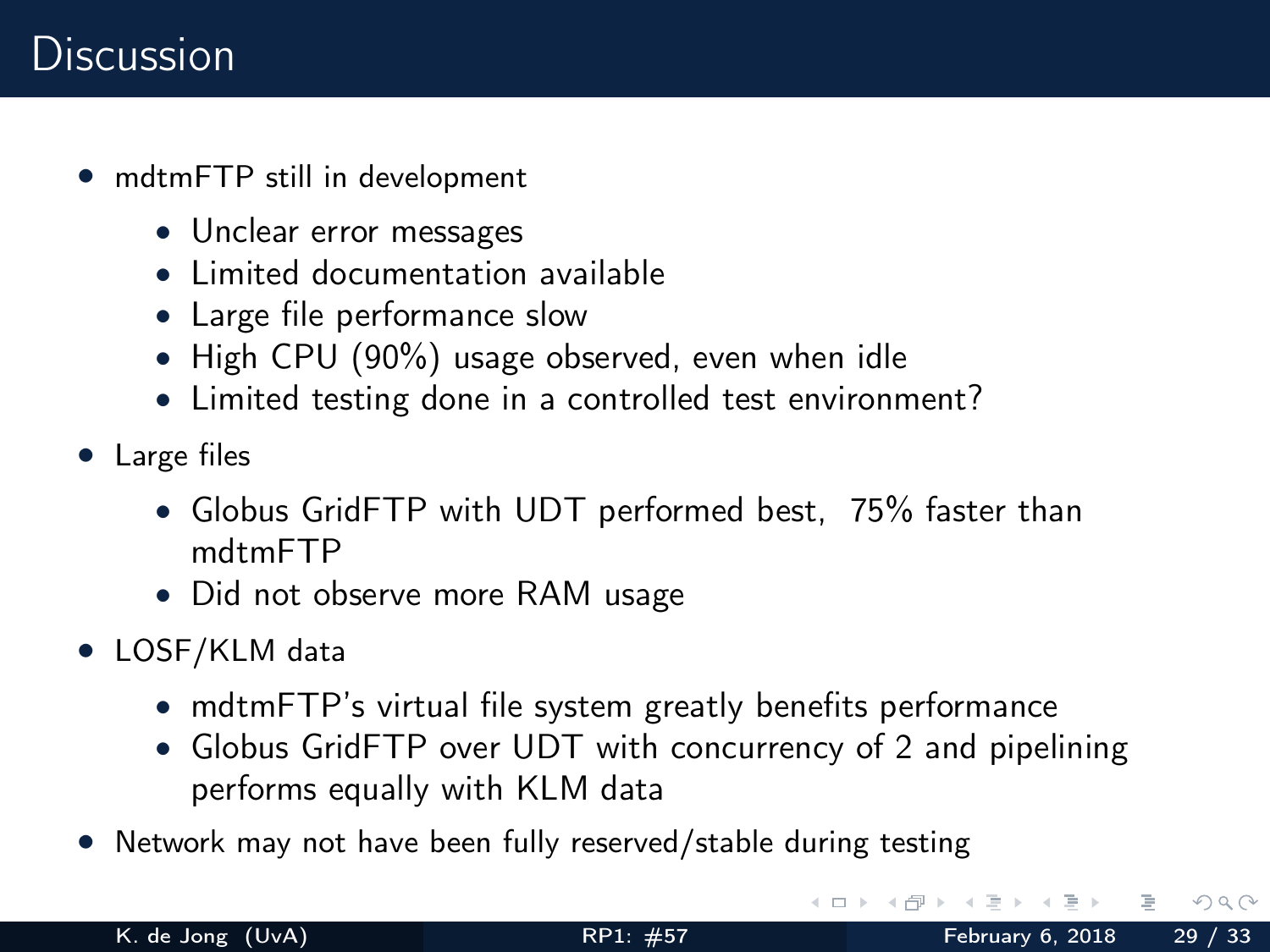- mdtmFTP is a very promising project
	- Needs more testing and improvements
	- Design is capable of more
	- Performed excellent with LOSE
- Globus GridFTP is here to stay, for now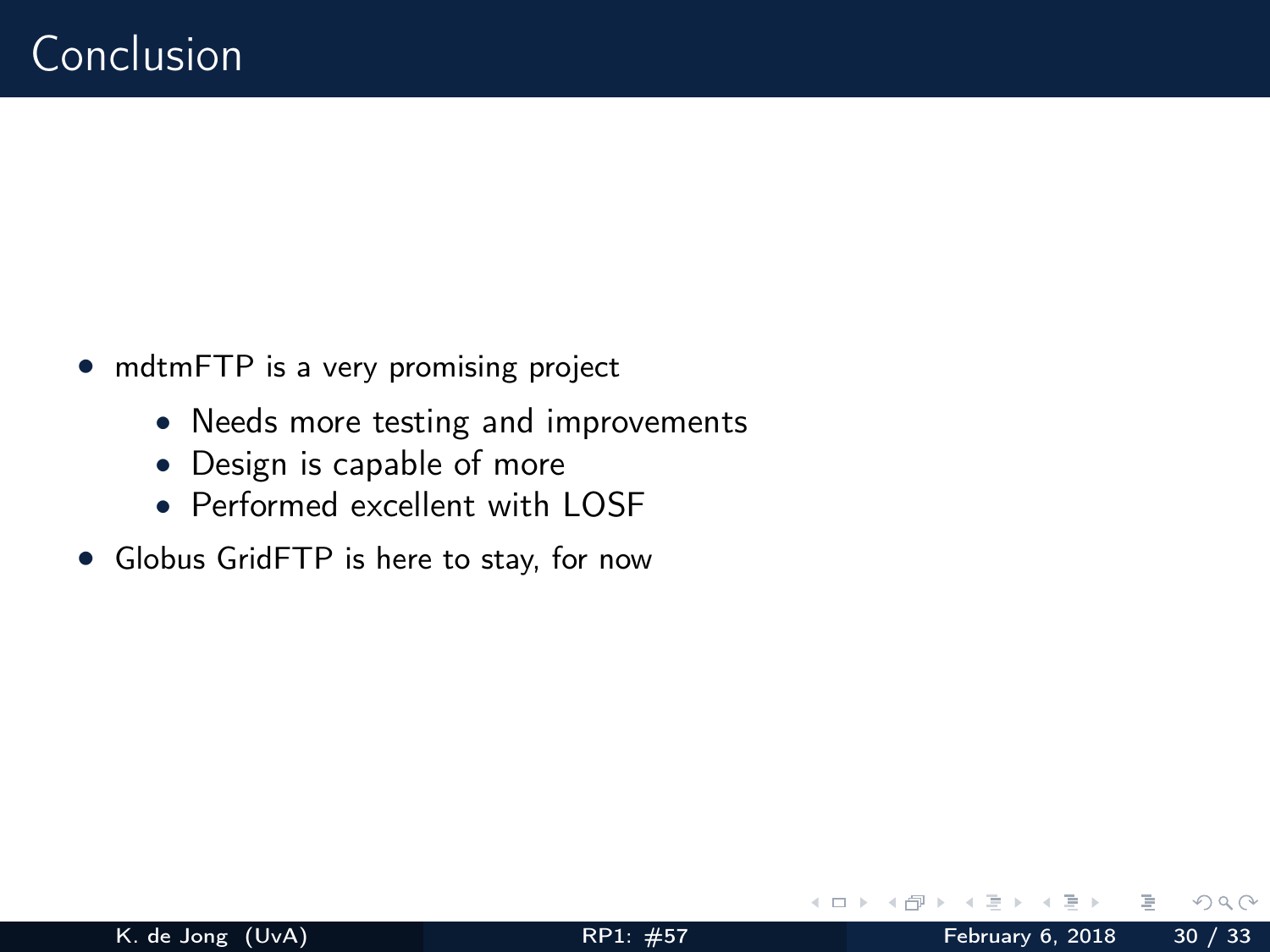- Test Splice and 3rd party folder transfer
- Future testing fo mdtmFTP when it matures
- compare UDT with TCP BBR
- If implemented, test UDT with mdtmFTP
- Redo experiment with a hard network reservation

 $\leftarrow$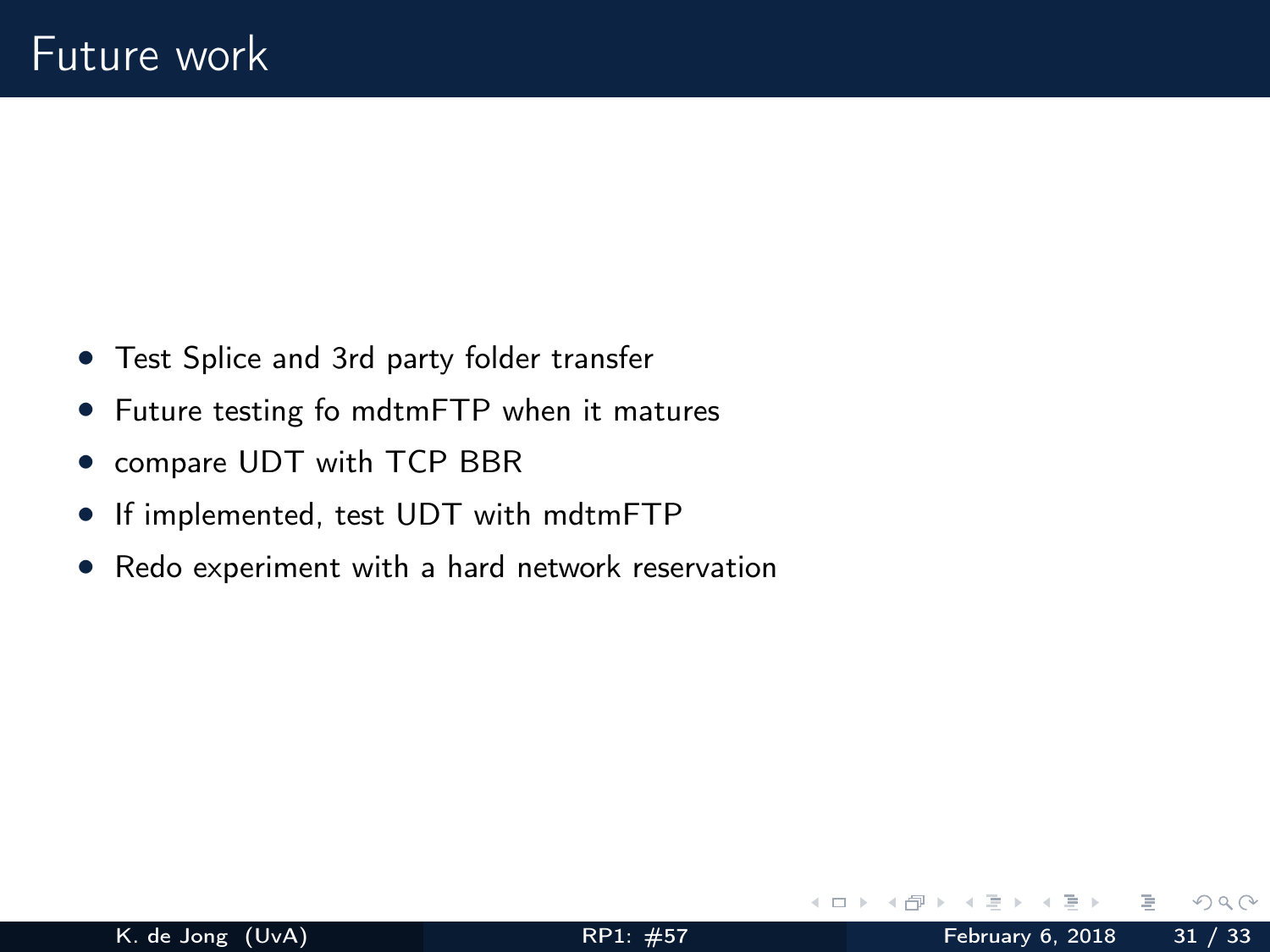### Questions

目

 $\mathcal{O}\subseteq\mathcal{O}$ 

 $\mathbb{R}^n \times \mathbb{R}^n \to \mathbb{R}$ 

÷.  $\prec$ 

**Kロト K倒下**